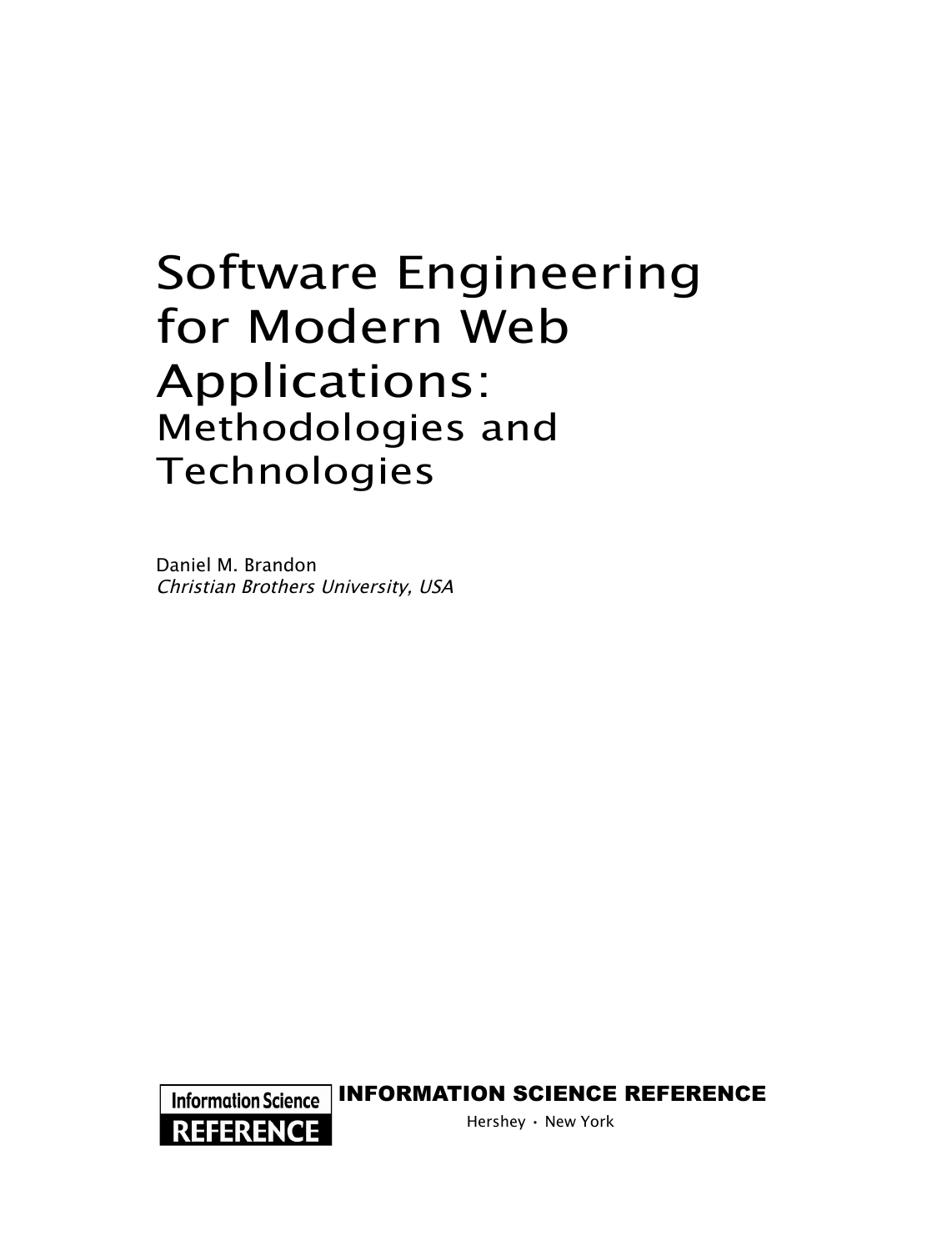| Acquisitions Editor:              | Kristin Klinger       |
|-----------------------------------|-----------------------|
| Development Editor:               | Kristin Roth          |
| Senior Managing Editor:           | Jennifer Neidig       |
| Managing Editor:                  | Jamie Snavely         |
| <b>Assistant Managing Editor:</b> | Carole Coulson        |
| Copy Editor:                      | Brenda Leach          |
| Typesetter:                       | Carole Coulson        |
| Cover Design:                     | Lisa Tosheff          |
| Printed at:                       | Yurchak Printing Inc. |

Published in the United States of America by Information Science Reference (an imprint of IGI Global) 701 E. Chocolate Avenue, Suite 200 Hershey PA 17033 Tel: 717-533-8845 Fax: 717-533-8661 E-mail: cust@igi-global.com Web site: http://www.igi-global.com

and in the United Kingdom by

Information Science Reference (an imprint of IGI Global) 3 Henrietta Street Covent Garden London WC2E 8LU Tel: 44 20 7240 0856 Fax: 44 20 7379 0609 Web site: http://www.eurospanbookstore.com

Copyright © 2008 by IGI Global. All rights reserved. No part of this publication may be reproduced, stored or distributed in any form or by any means, electronic or mechanical, including photocopying, without written permission from the publisher.

Product or company names used in this set are for identification purposes only. Inclusion of the names of the products or companies does not indicate a claim of ownership by IGI Global of the trademark or registered trademark.

Library of Congress Cataloging-in-Publication Data

Software engineering for modern Web applications : methodologies and technologies / Daniel M. Brandon, editor.

p. cm.

 Summary: "This book presents current, effective software engineering methods for the design and development of modern Web-based applications"--Provided by publisher.

Includes bibliographical references and index.

ISBN 978-1-59904-492-7 (hardcover) -- ISBN 978-1-59904-494-1 (ebook)

 1. Application software--Development. 2. Internet programming. 3. Web site development. 4. Software engineering. I. Brandon, Dan, 1946-

QA76.76.A65.S6588 2008

005.1--dc22

2008008470

British Cataloguing in Publication Data A Cataloguing in Publication record for this book is available from the British Library.

All work contributed to this book set is original material. The views expressed in this book are those of the authors, but not necessarily of the publisher.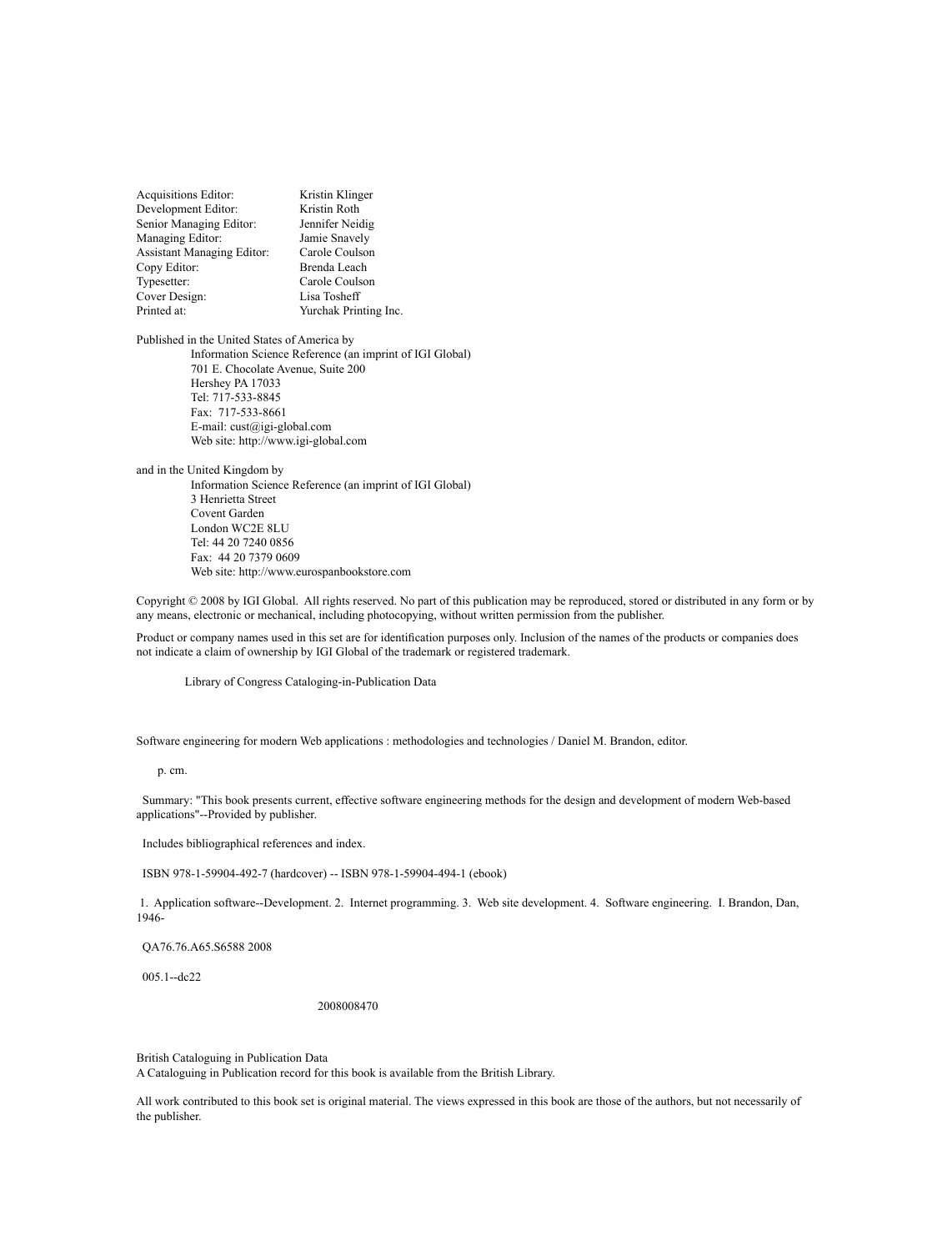# Chapter VIII Evolving Web Application Architectures: From Model 2 to Web 2

**David Parsons** *Massey University, New Zealand*

#### **ABSTRACT**

*This chapter explores how Web application software architecture has evolved from the simple beginnings of static content, through dynamic content, to adaptive content and the integrated client-server technologies of the Web 2.0. It reviews how various technologies and standards have developed in a repeating cycle of innovation, which tends to fragment the Web environment, followed by standardisation,*  which enables the wider reach of new technologies. It examines the impact of the Web 2.0, XML, Ajax *and mobile Web clients on Web application architectures, and how server side processes can support increasingly rich, diverse and interactive clients. It provides an overview of a server-side Java-based Duffaure for contemporary Web applications that demonstrates some of the key concepts under dis*cussion. By outlining the various forces that influence architectural decisions, this chapter should help developers to take advantage of the potential of innovative technologies without sacrificing the broad *reach of standards based development.*

#### **INTRODUCTION**

Web applications grew out of the World Wide Web in the 1990s, driven by the need, particularly within e-commerce applications, for dynamic content. Early Web content, limited to static hypertext markup language (HTML) pages, could not support on-line sales, transactions, personalisation, or any of the other features of the Web that we

now take for granted. Subsequently, technologies that could build Web pages on the fly, such as common gateway interface (CGI) scripts, active server pages (ASPs) and Java Enterprise Edition components like servlets and JavaServer Pages (JSPs), transformed the landscape of the Web by introducing the Web *application*, rather than just the Web *site*.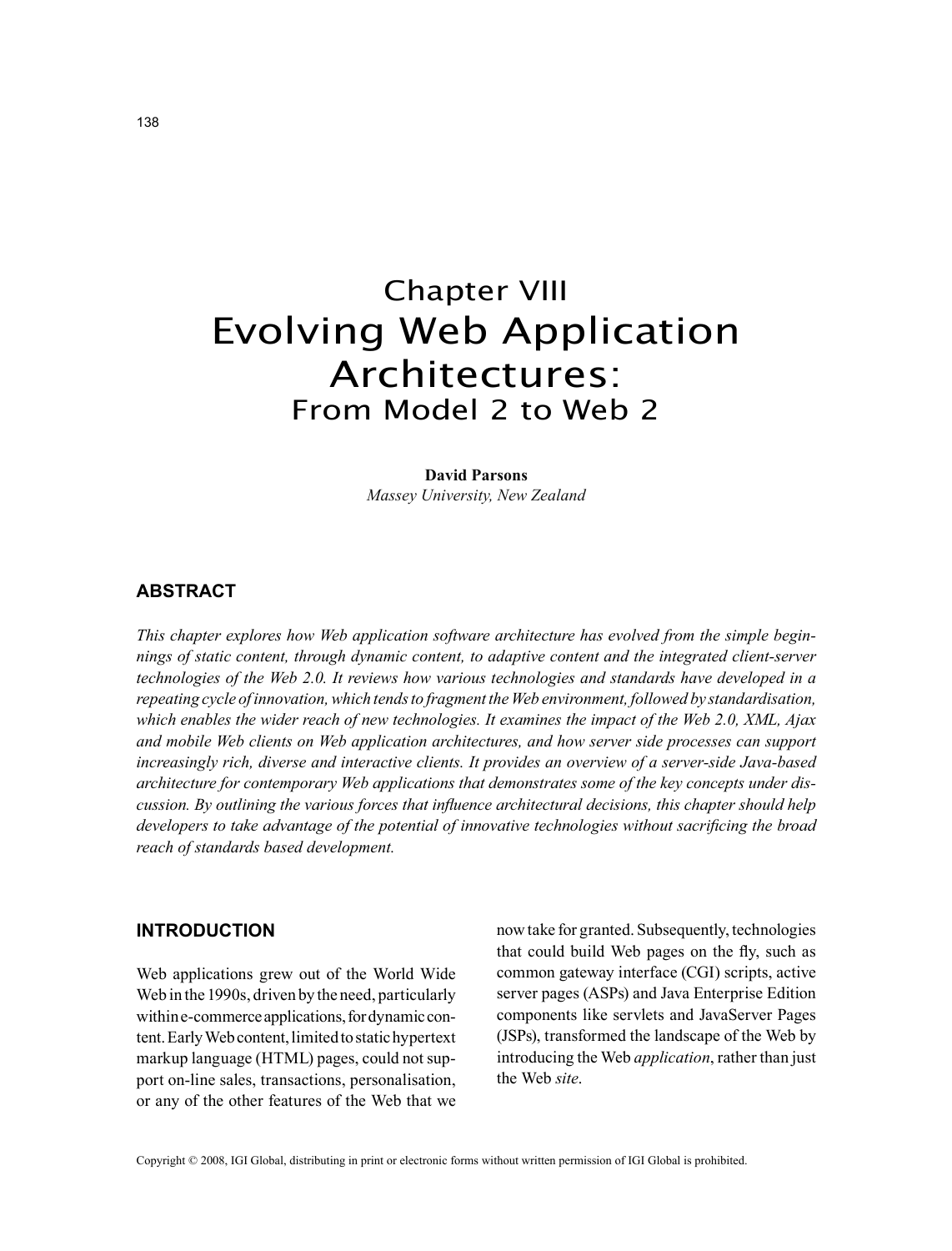The cycle of innovation that saw the change from static to dynamic content in the mid 1990s has continued unabated. The post 'dot com' era has seen Web application design move into a number of new areas. On the one hand we see a rapid evolution of the Web client into the mobile, cross-platform space, with mobile browser-hosted technologies such as XHTML-MP (extensible hypertext markup language—mobile profile, the standard mark-up promoted by the Open Mobile Alliance, a consortium of commercial interests in the mobile communications industry), and micro browsers like Opera Mobile that run on top of a Java Micro Edition environment. On the other hand we see a change on the server side from the 'walled garden' Web application, providing only content from a single source, to open Service-Oriented Architectures that enable disparate services from many sources to be integrated by exchanging data using the extensible markup language (XML). On both client and server we see service driven 'mashups' (re-used, intermingled services) and the programmable Web, aspects sometimes associated with the umbrella term *the Web 2.0*. These changes raise questions about the future of the Web application, for example, can we realistically consider both a rich client and a mobile application that will work across many different types of device? How do extensible markup language (XML) based technologies like Web services and XSLT (extensible stylesheet language transformations) fit in to Web application architecture? How will the Web client evolve with the increasing use of browser hosted applications and Ajax (Asynchronous JavaScript and XML)? Much of the discussion around the Web 2.0 focuses on the social networking aspects of Web based applications, but there is an equally important discussion to be had about the underlying architectures and technologies of applications in the Web 2.0 era. In this chapter we try to address some questions about how Web application architecture continues to evolve, what forces come into play, and how apparently conflicting paths of development may converge into new approaches. Illustrative examples are provided using the Java Enterprise Edition and supporting open source tools.

# **THE WEB FRAGMENTATION CYCLE**

One of the characteristics of the evolution of the Web is what we might term the *Web fragmentation cycle*, which is the effect of technology driven change in two conflicting directions. On the one hand, we have seen that a particular Web technology, for example a particular type of browser or server side application, can drive Web evolution using features specific to that technology. An early example of this was the introduction into Netscape Navigator of HTML tags for presentation (Lie & Bos, 1999). Netscape's development of LiveScript (later JavaScript), and Microsoft's introduction of the XMLHttpRequest into Outlook Web Access (Van Eaton, 2005) can also be seen in this light. On the other hand we see proliferation of Web access tools that increase the reach of the Web across many different types of client. One example of this was the consortium of mobile phone network operators that joined in the WAP (wireless access protocol) Forum in the late 1990s to enable Web access via a wide range of mobile devices by introducing the WAP browser and the wireless markup language (WML).

The effect of technology specific innovation is to narrow the accessibility of Web content to those who have the appropriate technology. While these innovations may increase qualities such as usability and functionality for some, they will exclude those who do not have the right technology. In contrast, the effect of wider reach is to encourage generic technologies for Web access that enable more types of client to access Web-based content, while potentially decreasing usability and functionality due to the need to run on a lowest common denominator platform. The resolution to this dichotomy has traditionally been the introduction of standards on a post hoc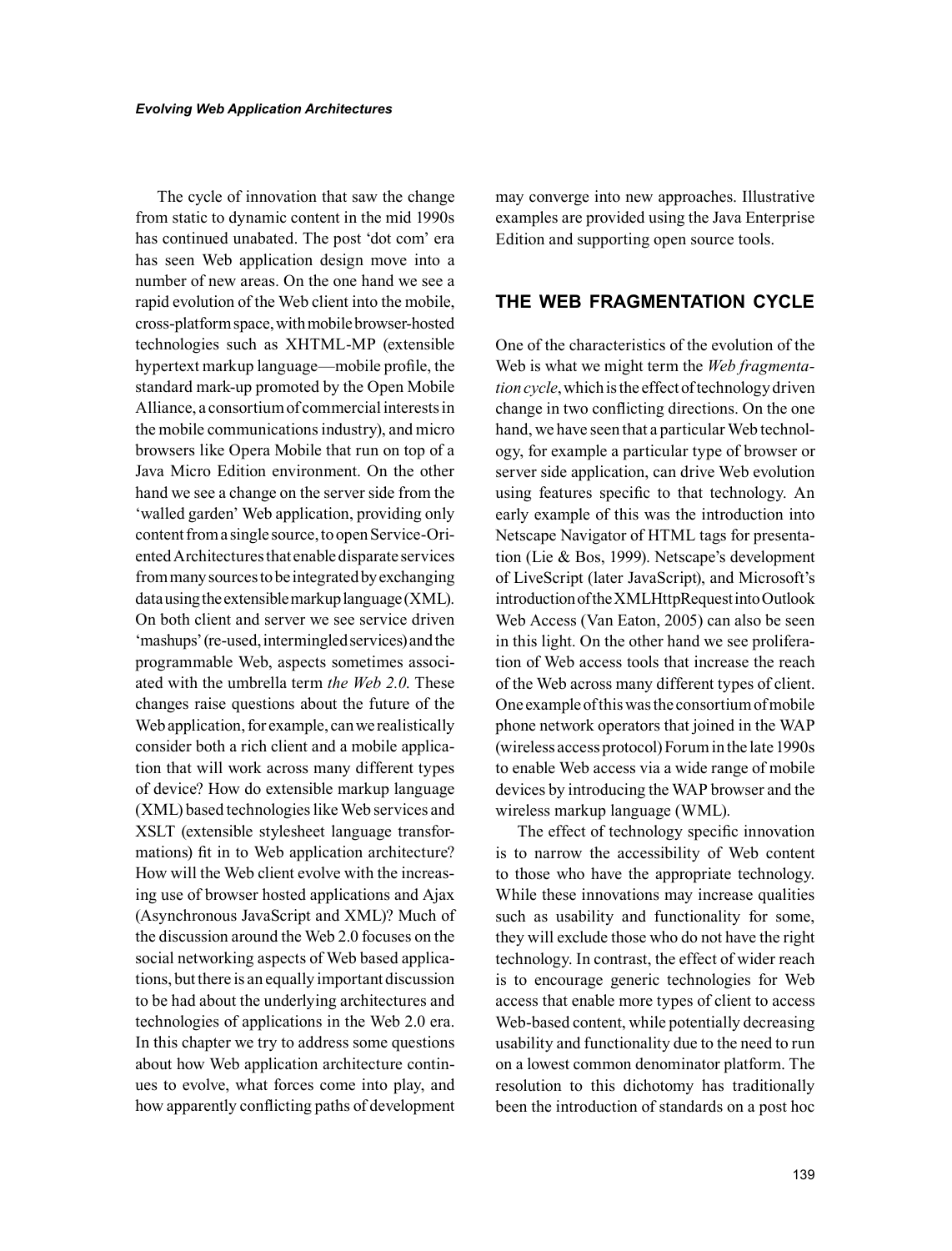

*Figure 1. The Web fragmentation cycle*

basis, which set an industry-wide benchmark that most products will ultimately comply with. These standards enable the fragmentation caused by innovation to be (at least partially and temporarily) resolved by integrating propriety innovation into a common Web technology platform (Figure 1). Once proprietary innovations have been integrated into a common standard, those technologies enjoy broader implementation and wider reach, and the Web 'status quo' moves forward.

# **Identifying the Web Fragmentation Cycle in Practice**

Of course the fragmentation cycle shown in Figure 1 is an over-simplification, since there are many overlapping cycles related to different Web application technologies. Therefore the concept of the Web status quo is somewhat misleading, since there is never a stable point from which we embark on a new cycle. However it is possible to identify specific instances of this cycle at various points in time and identify the two aspects of innovation and reach. One such example was the level 1 document object model (DOM), which was designed to introduce a standard, cross platform, language independent view of how a document should be accessed and manipulated, but was partly based on the concept of the 'level 0' DOM, which was the de facto standard already implemented in the browsers of the time. Similarly, at around the same time, the HTML specification, including its many contradictions and lack of well-formedness, was engineered from innovations already established by browsers in common use. While the fragmentary, proprietary views of the DOM and HTML were emerging, others were attempting to maintain the original concepts of separation of structure, content and presentation that were originally intended for Web-based documents, for example, by promoting the standardisation and use of style sheets (Lie  $&$  Bos, 1999). Over a series of standardisation cycles, that concept has gradually been reasserted, with the development of the extensible hypertext markup language (XHTML) and cascading style sheets (CSS). Unlike HTML, XHTML does not allow the arbitrary mixing of content, structure and presentation, delegating presentation and, to some extent, structural management of Web page content (written in XHTML) to external style sheets (written in CSS).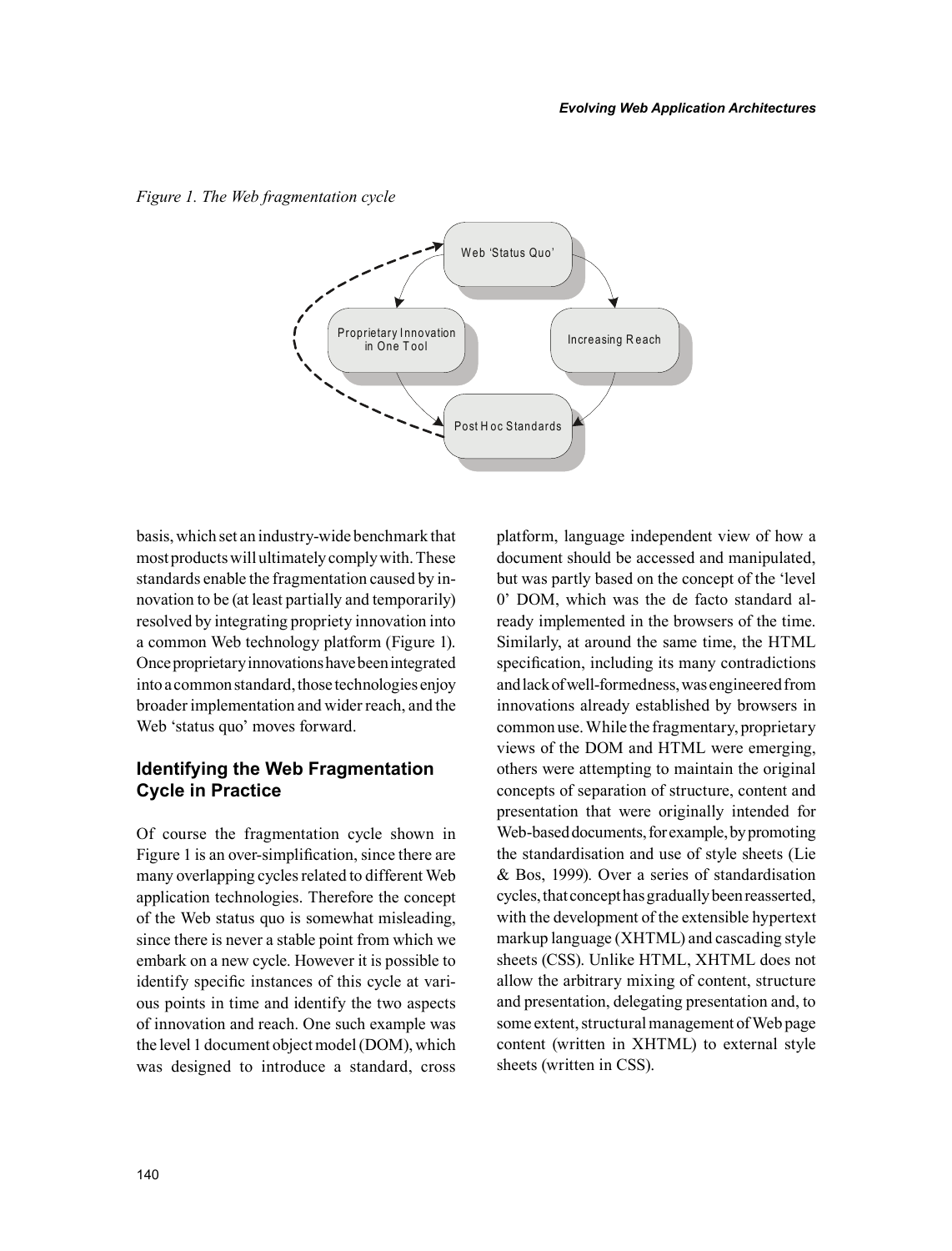#### **The Emergence of Ajax**

A recent example of the Web fragmentation cycle has been the emphasis in browser hosted tools for providing a richer client experience, including Web service clients for mashup services and, in particular, Ajax (asynchronous JavaScript and XML). Ajax is not a particularly new concept, following on as it does from a longer tradition of client side processing. This began in the mid 1990s with the introduction of JavaScript into Netscape Navigator and Java applets into the HotJava browser, and was followed by dynamic HTML (DHTML) which combined HTML, style sheets and scripts in a way that enabled documents to be 'animated' (dynamically manipulated) in the browser, with a view of the document that has since been formalised by the W3Cs document object model (Le Hégaret, Whitmer, & Wood, 2006). However the significant difference between Ajax and previous approaches is the concept of the "one page Web application," whereby page content is updated asynchronously from the server without the whole page being rebuilt. The two main advantages of this approach are that it enables a more interactive user experience, and that it can reduce the amount of Web traffic required to update a page, though both of these are dependent on careful design. An early example of this approach was Google Suggest, which was

able to dynamically populate a search text box with suggestions for search terms as characters were typed into it, providing, of course, that the browser was able to support it. Ajax itself is not a technology but a label, applied by Garrett (2005), to a way of building Web applications that uses the XMLHttpRequest object within client side scripts to seamlessly update Web pages. Garret summarised Ajax as a combination of:

- Standards based presentation using XHTML and CSS
- Dynamic display and interaction using the document object model
- Data interchange and manipulation using XML and extensible stylesheet language transformations (XSLT)
- Asynchronous data retrieval using the XMLHttpRequest
- JavaScript binding everything together

Figure 2 shows the general architecture of Ajax based systems. The key to this architecture is that the Ajax engine mediates between the user interface and the server, processing on the client where possible (using DHTML) and, where necessary, sending asynchronous HTTP requests and receiving XML data (or indeed data in any other suitable format) that it renders in the browser via the DOM. Of course the technologies listed

*Figure 2. Ajax architecture* 

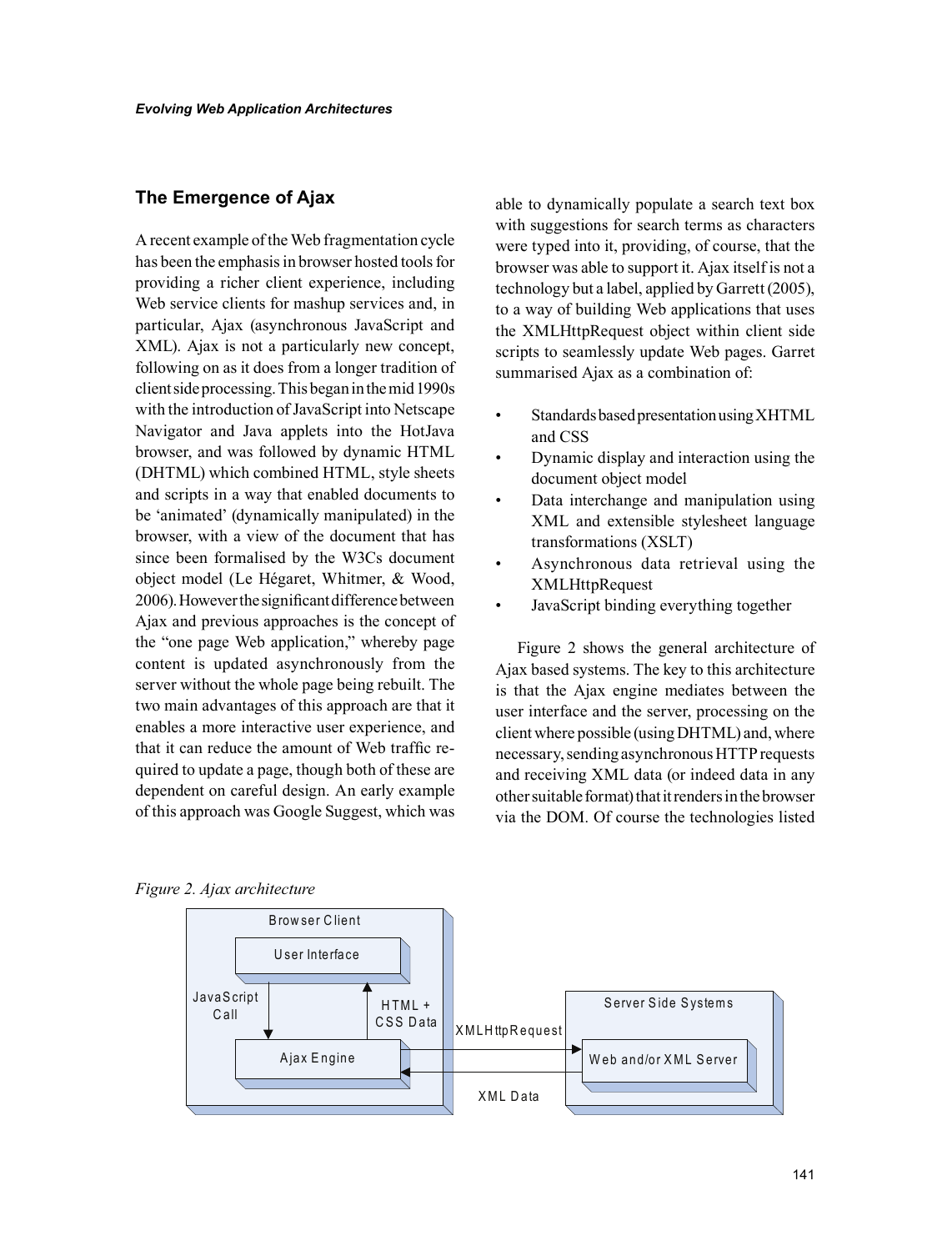by Garrett are not the only way to provide onepage applications on the Web, since alternative technologies like Flash can be used to similar effect.

As a simple example of how Ajax might be applied, we might consider how it could be used to manage the submission of login data from a Web page. In the usual client server interaction, an HTML form will submit data to the server using a standard action that posts the data to a URI. JavaScript may perform some surface validation on the client (e.g., checking for empty fields or password length), but true validation (checking the user's ID and password against the security domain) is done after the page is submitted to the server. Here for example an HTML 'form' tag submits to a server side URI after invoking a local validation function

<form action="/processlogin" method="post" onsubmit="return validateLoginData(this);">

The server response will then be to generate a different client page, either a regenerated login

page (if there are errors) or the next logical page in the business process. In contrast an Ajax approach might be to trigger a local Ajax function by an event such as a button being pressed (or tabbing fields, or keys being pressed) rather than submitting a form to a server side URI.

<input name="submit» type="button" onclick="ajaxLogin();" value=»Submit" />

The local Ajax function will use an XML-HttpRequest to communicate asynchronously with the server, and trigger a function that processes the return value and interacts with the current page to update it appropriately.

```
…
xhrequest = getXMLHttpRequest();
…
xhrequest.onreadystatechange = processLogin;
xhrequest.open("post", url, true);
xhrequest.send(null);
…
```

| Figure 3. Standard multi-page processing compared with the Ajax "one page" approach |  |  |  |  |
|-------------------------------------------------------------------------------------|--|--|--|--|
|-------------------------------------------------------------------------------------|--|--|--|--|

Standard Multi-Page Design



Ajax One Page Design

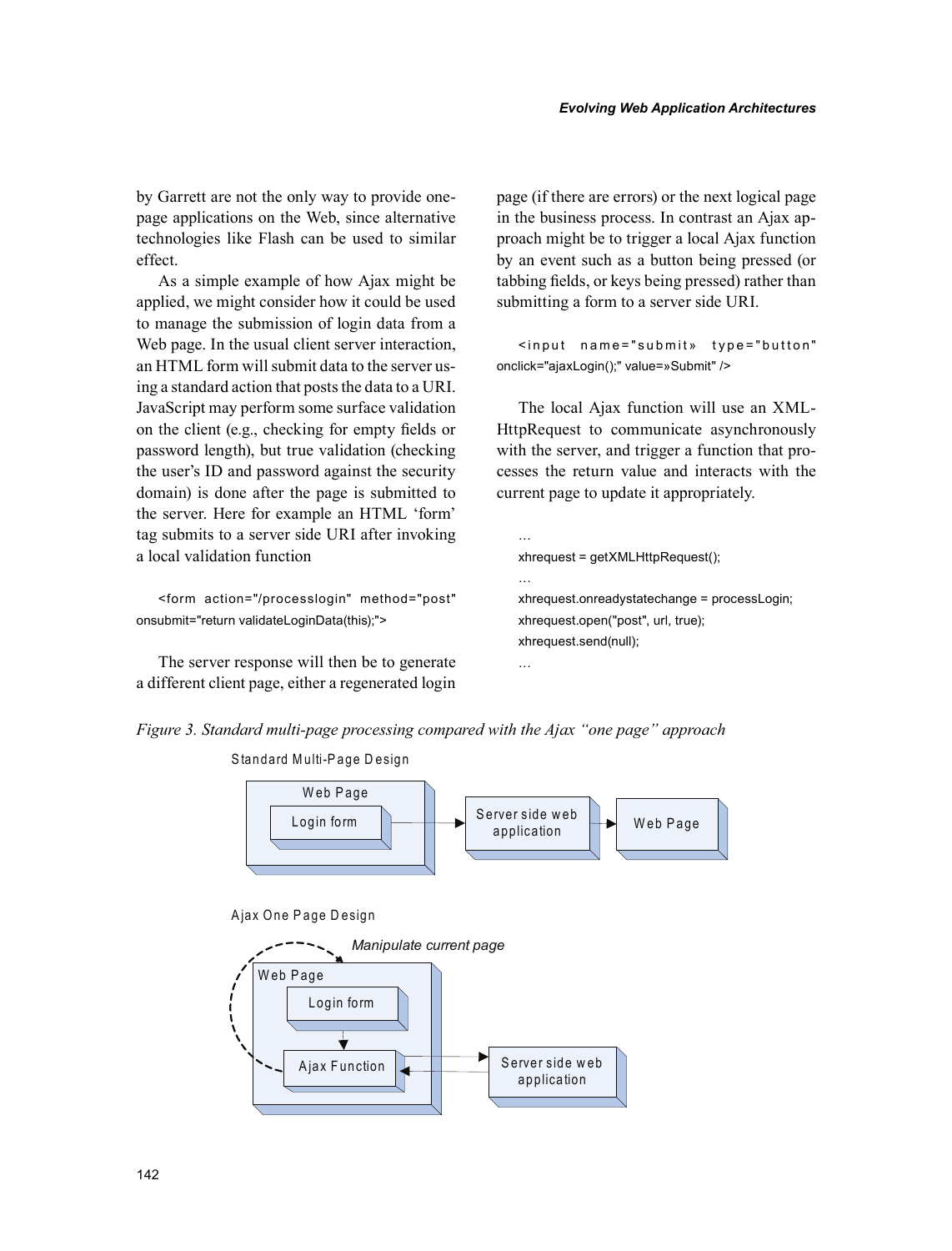function processLogin()

…

// process the server response data and manipulate the current page

Figure 3 shows how the two approaches differ in terms of their page flow. The Ajax version is the "one page Web."

Although they can bring significant benefits in the contexts in which they work, the aspect of fragmentation that Ajax and similar technologies bring is that they rely on the programming platform within the Web browser, excluding those Web clients that do not support these technologies. At the same time there has been a separate move towards broader Web access on mobile devices, which is in conflict with the reliance on client side JavaScript or similar tools that are needed to support Ajax. Indeed there is a potential conflict between two of the Web 2.0 patterns, as described by O'Reilly (2005), namely "software above the level of a single device" and "rich user experience." Of course there is no reason why these two patterns should be mutually exclusive, but the Ajax approach to a rich user experience, with the current level of mobile browser technology, is potentially fragmentary. Whilst some rudimentary Ajax implementations may be possible with JavaScript enabled mobile browsers like Opera Mobile, most of the highly interactive, desktop style Ajax application cannot currently be accessed from mobile devices.

# **Mobile Standardisation: The .mobi Domain**

At the same time as the desktop browser was being increasingly leveraged to develop a rich, interactive user experience based on asynchronous server requests, there was a move by the mobile phone network operators and handset manufacturers in the Open Mobile Alliance to increase the reach of the Web by introducing the .mobi top level domain in 2006. The intention of this new domain was to provide a standard way for users to access the mobile Internet by guaranteeing that a site with a .mobi extension was designed for mobile device access. The primary mechanism for this was to use XHTML-MP (extensible hypertext mark-up language—mobile profile), the successor to the WAP Forum's wireless mark-up language (WML) as the standard page mark-up for .mobi domains (the WAP Forum was the precursor to the Open Mobile Alliance). This approach, however, has come in for some severe criticism. Tim Berners Lee, the 'father' of the World Wide Web, commented that:

*This domain will have a drastically detrimental effect on the Web. By partitioning the HTTP information space into parts designed for access from mobile access and parts designed (presumably) not for such access, an essential property of the Web is destroyed* (Berners Lee, 2004).

However, over time we can expect that this separation between mobile and non-mobile Web sites will fade away as first technology, and then standards, will minimise the differences between desktop and mobile content delivery. Further development of mobile browsers will begin to provide Ajax or alternative rich client functionality on more types of mobile device. We can also expect the technologies that underlie the .mobi domain, such as XHTML-MP, to evolve over time and support such an increase in functionality. After a period dominated by fragmented tools and techniques, we can expect a common set of standards to emerge that will give consistency across the Web, regardless of browser, rendering specialised mobile content unnecessary. Figure 4 shows how Ajax and specialised mobile content can be seen to fit into the Web fragmentation cycle, and that the two trends should resolve into device independent rich content.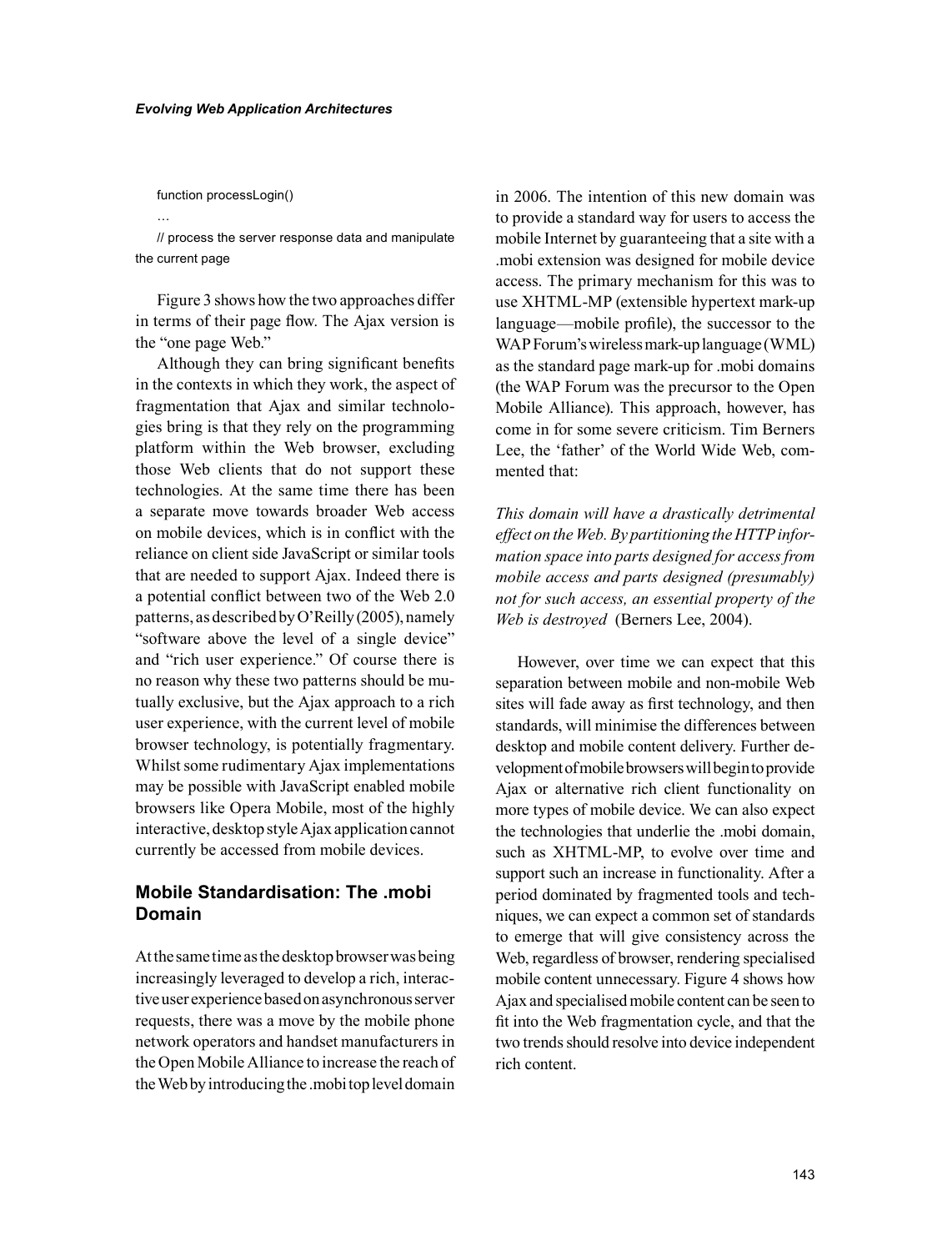

Figure 4. The fragmentation between specialised mobile content and Ajax

*Listing 1. The innerHTML property and DOM methods compared*

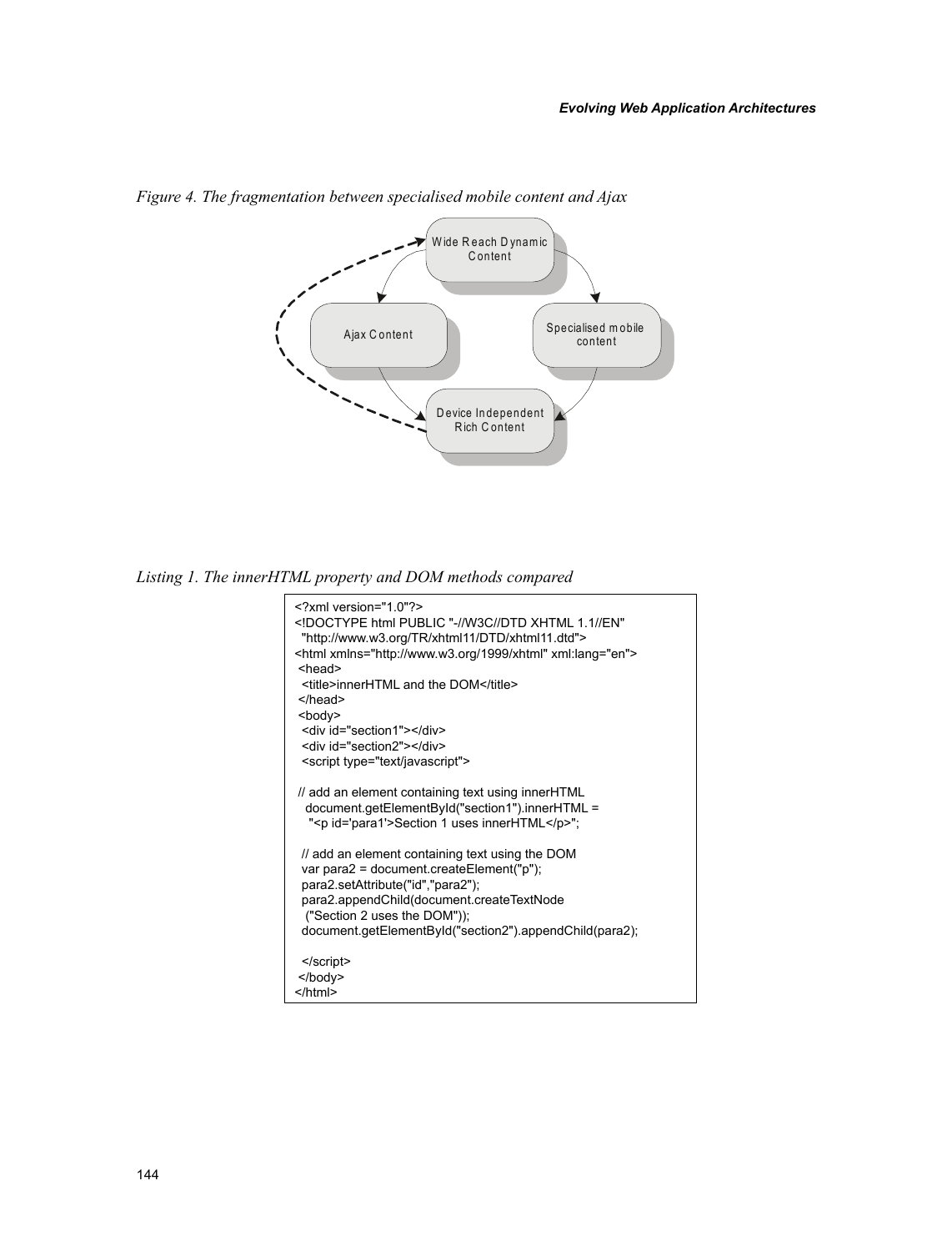# **Innovations That Do Not Become Standards**

Although we have so far presented the fragmentation cycle as a repeating pattern of innovation and reach being resolved by standardisation, this is also an over-simplification in the sense that not all innovations are neatly resolved by the development of agreed standards. One example where this process does not appear to be satisfactorily resolved is the common use and implementation of the innerHTML property within many browser DOMs, despite the slim chance of it becoming a standard part of the DOM specification published by the World Wide Web Consortium (W3C). Use of this property is driven largely by its simplicity, since it makes it easy for Web developers to insert dynamic content into a text node of a Web based document. This makes it very useful for developing Ajax applications. Objections to the use of this property are primarily that it can be easily misused, since content, structure and presentation aspects of the document can become muddled together with client side scripts when content is manipulated in this way. Unfortunately the alternative approach, to use the standard APIs of the DOM, is often considerably more complex, compounded by variations in the way that the DOM APIs are actually implemented in different browsers. The simple example in Listing 1 shows an XHTML page that includes a script (written in JavaScript) that adds an element containing text using the innerHTML property, and adds a similar element using the methods of the DOM. Even for such a simple operation, the DOM version is much more complex. Not only is the code itself longer, but the performance of the innerHTML approach is much faster in most situations (Koch, 2006)

Given the conflicting viewpoints in this debate, it is difficult see to how the fragmentation can be easily resolved. Therefore we should acknowledge again that the simplistic view of the fragmentation cycle that sees a clean merging of innovations and standards will not always apply.

#### **WEB 1.0 ARCHITECTURE**

So far in this chapter we have focused largely on the evolving client side components of Web application architecture. However it is on the server that the major Web application processes actually take place. Therefore, we also need to consider how Web application architectures have evolved in terms of server side components and interactions. Before exploring how current innovations and standards may affect the future direction of Web application design, we will first review some of the main architectural aspects of established practice. In the spirit of the level 0 DOM, we might perhaps categorise pre-Web 2.0 architectures as "the Web 1.0." In this type of architecture, there are some standard patterns that are commonly used and integrated into popular Java Web application frameworks such as Struts and JavaServer Faces. These patterns include the Model 2 architecture (Seshadri, 1999), which is loosely based on the Model View Controller pattern (Buschmann et al., 1996) and the Template View pattern (Fowler, 2003).

#### **The Server Page Template Model**

Established Web application technologies that support dynamic content, like JavaServer Pages (JSPs) and Microsoft's Active Server Pages, use a relatively simple model of a layered Web based architecture, whereby server side application execution can be integrated into presentational mark-up. Dynamic content is based on the transformation of database content into Web based pages, and form based input into database updates. Architectural patterns for this type of Web application are based on simplifications of the Model View Controller pattern, like the JSP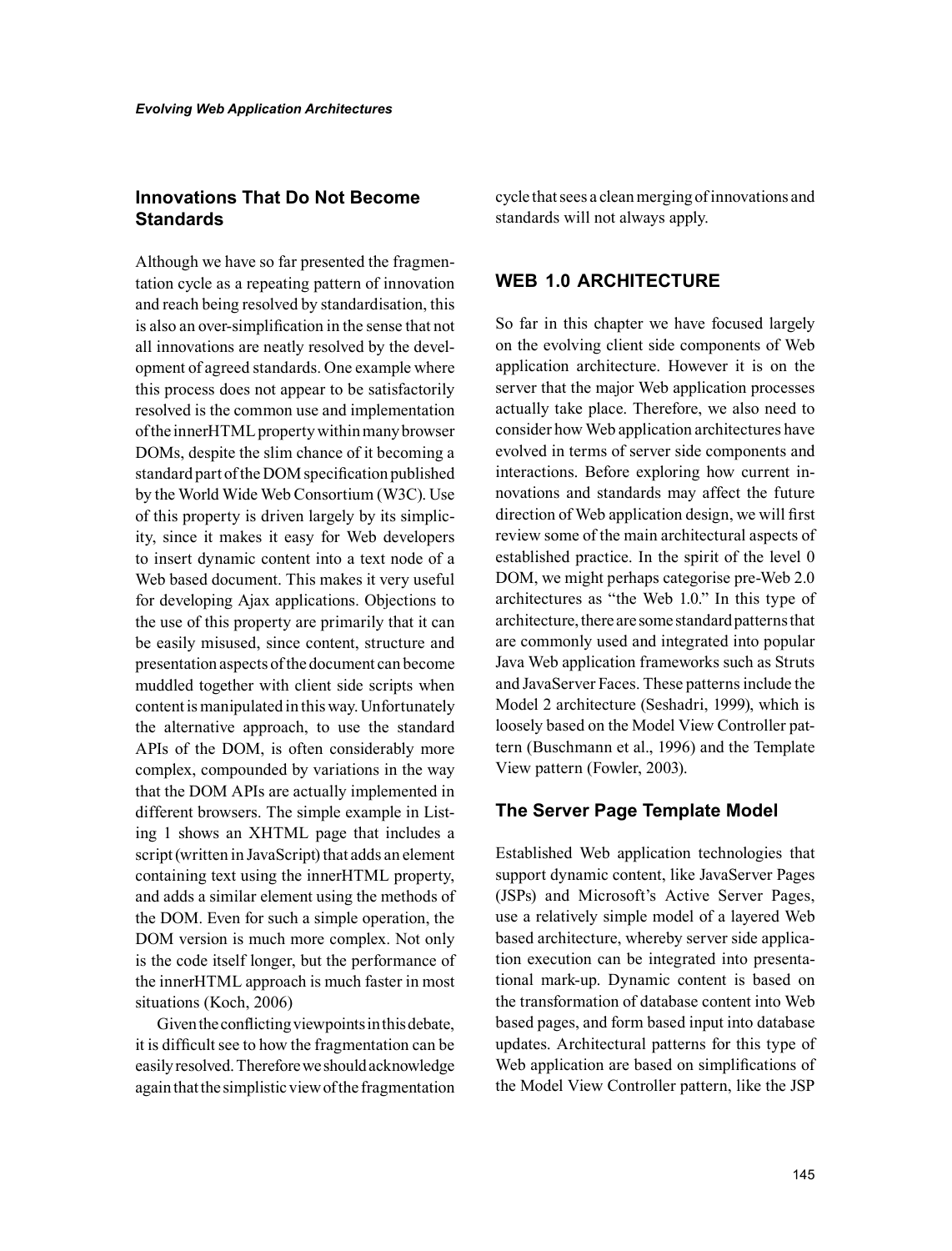*Listing 2. An example of the Template View pattern using a JavaServer Page and the JSTL*

| xml version="1.0"?<br><jsp:root <br="" xmlns:jsp="http://java.sun.com/JSP/Page">xmlns:c="http://java.sun.com/jsp/jstl/core"<br/>doctype-public="-//W3C//DTD XHTML 1.1//EN"<br/>doctype-system=" http://www.w3.org/TR/xhtml11/DTD/xhtml11.dtd "<br/>version="2.1"&gt;</jsp:root>                                                                                    |
|--------------------------------------------------------------------------------------------------------------------------------------------------------------------------------------------------------------------------------------------------------------------------------------------------------------------------------------------------------------------|
| <jsp:usebean <br="" class="com.webhomecover.beans.QuoteChoice" id="choice">scope="session" /&gt;<br/><isp:usebean <br="" class="com.webhomecover.beans.ContentsDetails" id="contents">scope="session" /&gt;<br/><jsp:usebean <br="" class="com.webhomecover.beans.BuildingsDetails" id="buildings">scope="session" /&gt;</jsp:usebean></isp:usebean></jsp:usebean> |
| <html xml:lang="en" xmlns="http://www.w3.org/1999/xhtml"></html>                                                                                                                                                                                                                                                                                                   |
| <head><br/><link <="" href="webhomecover.css" rel="stylesheet" td=""/></head>                                                                                                                                                                                                                                                                                      |
| type="text/css" />                                                                                                                                                                                                                                                                                                                                                 |
| <title>WebHomeCover Insurance Quote</title>                                                                                                                                                                                                                                                                                                                        |
|                                                                                                                                                                                                                                                                                                                                                                    |
| $<$ body $>$                                                                                                                                                                                                                                                                                                                                                       |
| <h1>Here is your insurance quote from WebHomeCover</h1>                                                                                                                                                                                                                                                                                                            |
| <c:if test="\${choice.buildings}"></c:if>                                                                                                                                                                                                                                                                                                                          |
| <h2>Your Buildings Quote:</h2>                                                                                                                                                                                                                                                                                                                                     |
| <jsp:getproperty <br="" name="buildings">property="formattedInsuranceQuote"/&gt;</jsp:getproperty>                                                                                                                                                                                                                                                                 |
| $<$ / $c$ :if>                                                                                                                                                                                                                                                                                                                                                     |
| <c:if test="\${choice.contents}"></c:if>                                                                                                                                                                                                                                                                                                                           |
| <h2>Your Contents Quote:</h2>                                                                                                                                                                                                                                                                                                                                      |
| <jsp:getproperty <="" name="contents" td=""></jsp:getproperty>                                                                                                                                                                                                                                                                                                     |
| property="formattedInsuranceQuote"/>                                                                                                                                                                                                                                                                                                                               |
| $<$ / $c$ :if $>$                                                                                                                                                                                                                                                                                                                                                  |
| <form action="welcome.jsp" method="get"></form>                                                                                                                                                                                                                                                                                                                    |
| <input type="submit" value="&lt;/td"/>                                                                                                                                                                                                                                                                                                                             |
| "Thanks for the quote, now take me back to the home page" />                                                                                                                                                                                                                                                                                                       |
|                                                                                                                                                                                                                                                                                                                                                                    |
| <br>$<$ /html>                                                                                                                                                                                                                                                                                                                                                     |
|                                                                                                                                                                                                                                                                                                                                                                    |
|                                                                                                                                                                                                                                                                                                                                                                    |

Model 2 architecture (Seshadri, 1999). Here, a server side component at the controller layer, the *Front Controller* (Fowler, 2003), is responsible for interpreting client requests, delegating to other server side components in the model layer to provide the necessary data objects, and ensuring that the thread of control is ultimately forwarded to a component suitable for rendering the client response. This component is usually a server page, which is able to embed dynamic content into presentational markup using special tags. Fowler

(2003) characterises this as the *Template View* approach to page generation, where the server page provides the presentation template and dynamic content is inserted into it at predefined locations, preferably using XHTML compliant tags. The code example in Listing 2 shows a JSP that uses the template view approach. It is a document in XML format that contains a combination of standard mark-up tags, using XHTML (the template, highlighted in bold text), and other tags, specific to the Java server side environment, that generate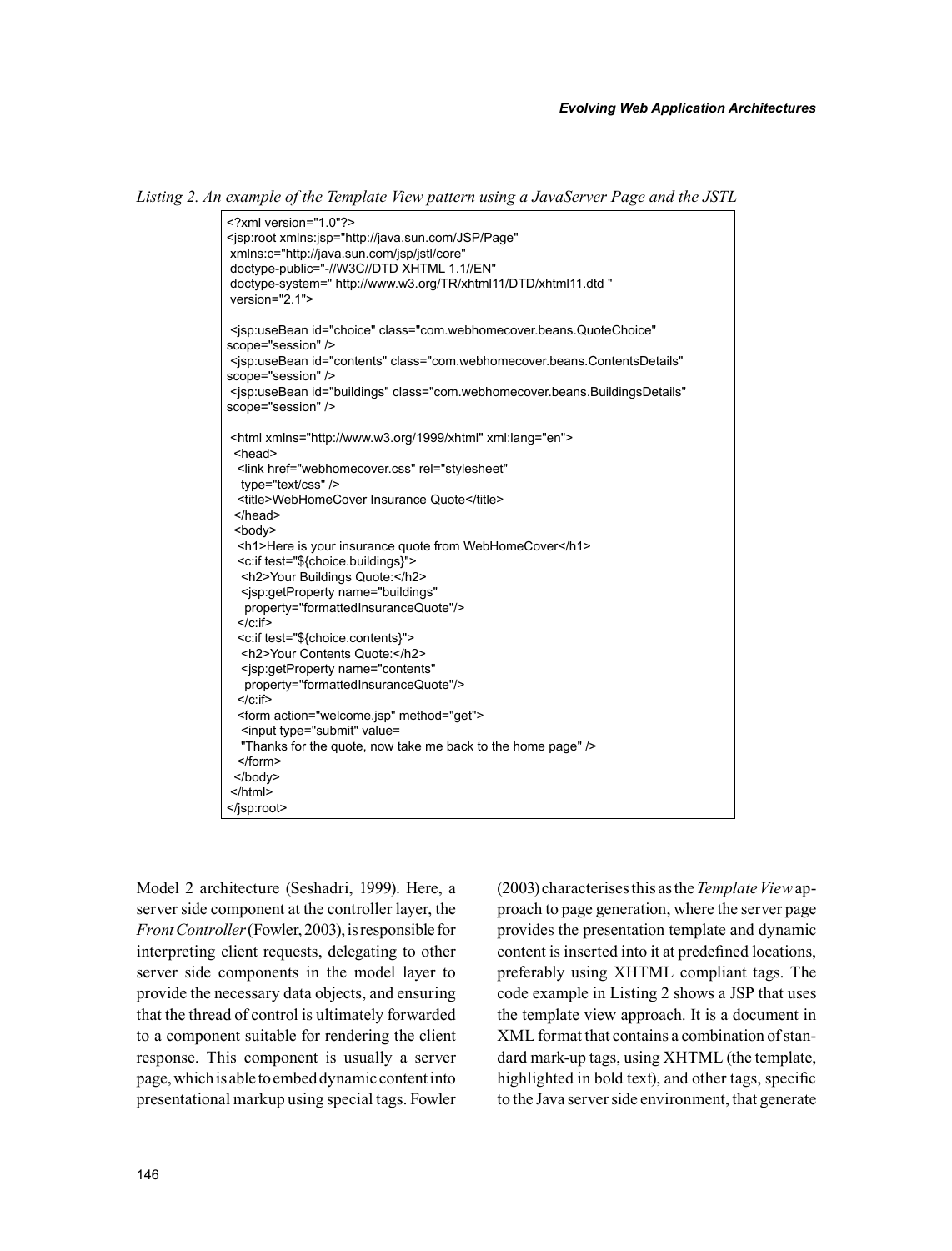

*Figure 5. The 'Web 1.0' application architecture, based on the Model 2 and Template View patterns* 

dynamic content. These tags are a combination of standard JSP tags ('jsp:root,' 'jsp:useBean,' 'jsp:getProperty') and the 'if' tag from the JSP Standard Tag Library (JSTL).

Behind the view/controller layer, the mapping between the data store and the model is the responsibility of data access objects (DAOs) that interact with the higher levels of the system via data transfer objects (DTOs) (Alur et al., 2003). In most real world cases the data store is a relational database, requiring some object relational  $(O/R)$ mapping, enabling the structured query language (SQL) to be used to read and write persistent data. The DTO components that encapsulate updates or query results can be embedded into server pages using appropriate tag libraries.

Figure 5 illustrates the basic 'Web 1.0' architecture. Initial routing of all hypertext transfer protocol (HTTP) requests from Web clients is handled by the front controller component that receives all the requests, parses their parameters and delegates to the appropriate object model layer components via command objects (1). There are a number of frameworks that encapsulate this design pattern, including Struts and JavaServer Faces. In both cases, the front controller component is a Java servlet. Any interaction between the model and persistent data is done via the DAO/DTO layer  $(2)$ , which interacts with the underlying data store (3). Content is returned in DTOs that can be processed by the object model layer and/or embedded into server page components using tag libraries (4). These server page components can then generate a dynamic response (5). In "traditional" Web applications, that response has typically been in the form of HTML.

#### **The XML Transformation Model**

More recently, XML (extensible markup language) based technologies have become popular in Web application architectures, in no small part due to the limitations of HTML, which is purely a page mark-up syntax and cannot be used to represent data at any level of abstraction, whereas XML can be used to represent semi-structured data that is not restricted to page mark-up (Abiteboul, Buneman, & Suciu, 2000). Certain principles underlie the use of XML in a Web application. Its role is essentially to provide services that cannot be supported using more traditional approaches to Web applications based on representing content directly in HTML. There are four broad categories where XML provides such services (Bosak, 1997):

• Applications that require the Web client to mediate between two or more heterogeneous databases: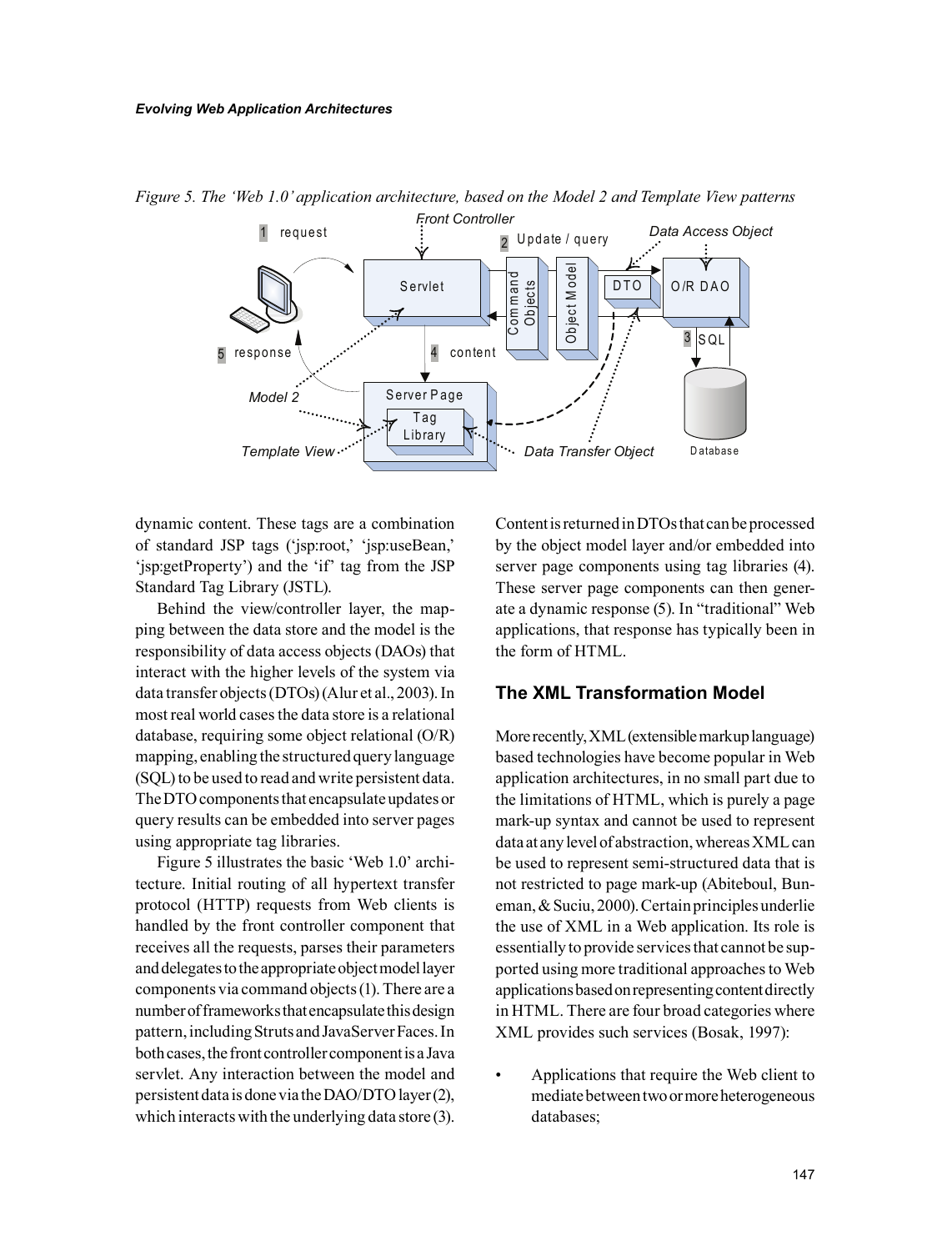

*Figure 6. The Transform View pattern, where a source document is transformed into a client page using*  an XSL Transformation

- Applications that attempt to distribute a significant proportion of the processing load from the Web server to the Web client;
- Applications that require the Web client to present different views of the same data to different users:
- Applications in which intelligent Web agents attempt to tailor information discovery to the needs of individual users.

Meeting these requirements means that a Web application that uses XML needs a more complex server side architecture than the simple template model, and data has to be represented in, and translated between, multiple formats, which may include XML, object model and database level representation. Whereas the template view pattern assumes a component based plugging-in of object model components into a server page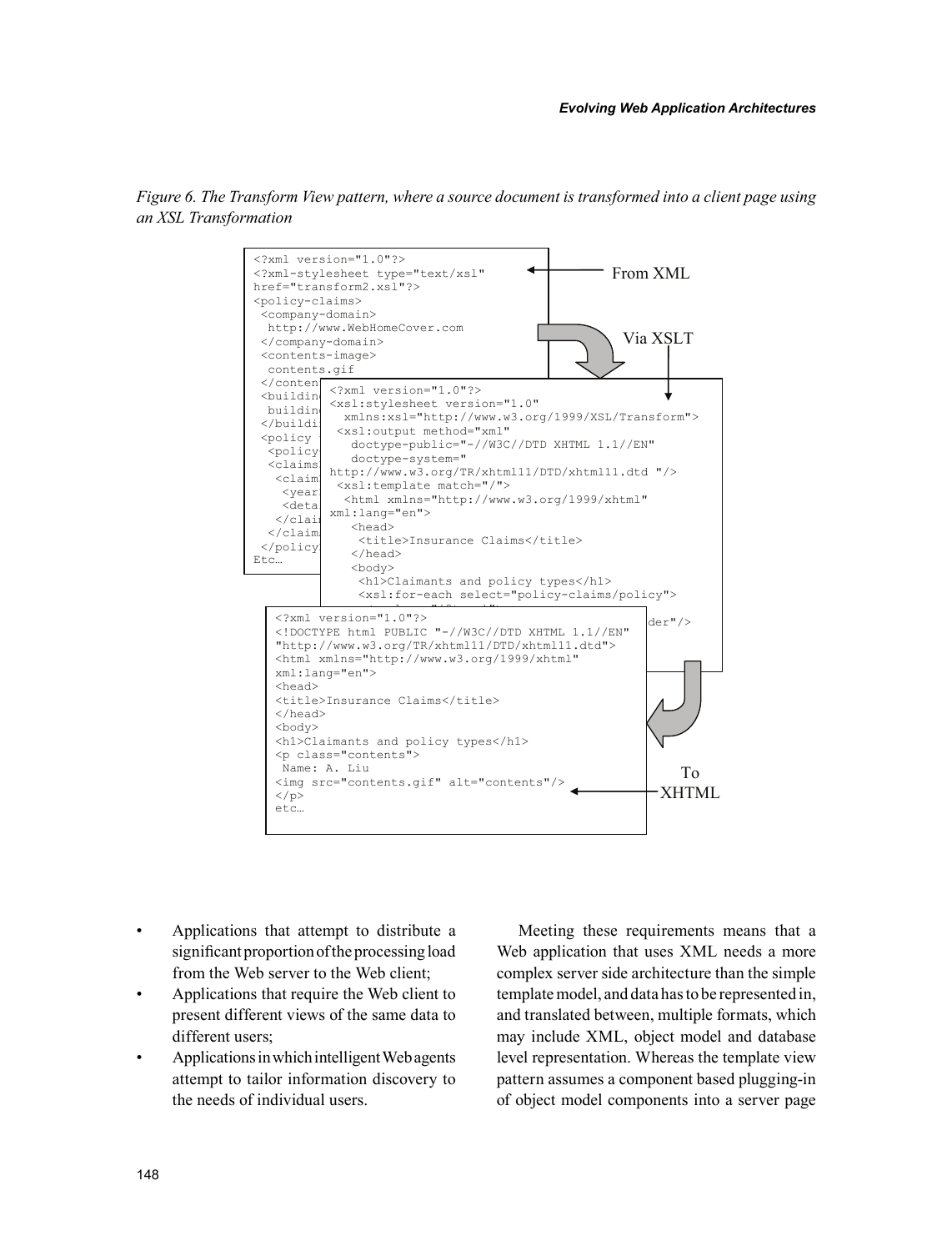template, the XML based model requires some kind of transformation to take place from data, taken from some source and represented by XML, into mark-up that can be interpreted by the client. Fowler (2003) characterises this approach as the *Transform View* model where, instead of using a server page to embed object model components into a page template, an extensible stylesheet language (XSL) processor is needed to transform an XML document into a generated client page. In order to make this transformation, the XSL processor applies an XSL transformation (XSLT) stylesheet that defines how the input document is to be transformed.

Figure 6 shows how an XML document is transformed by an XSL Transformation into an XHTML client page. This transformation can take place either on the client or the server, depending on whether the client is able to process the transformation (most desk top browsers are able to do this).

 The main problem with executing transformations on the client, even assuming the client is able to perform those transformations, is that they will provide static content, since the assignment of the transforming style sheet will be hard coded into the XML document. Alternatively, we would have to rely on the client providing the necessary scripting and DOM support to perform the dynamic transformation. In contrast, a transformation executed on the server can be applied dynamically and reliably, independent of the client. Listing 3 shows an example of how such transformations can be executed on the server using tags from the JSP Standard Tag Library. Specifically, the 'transform' tag from the JSTL XML library applies an XSL transformation style sheet to an XML document.

A simplified visualisation of the distinction between the template and transform approaches in shown in Figure 7. In the template view, the server page integrates components from the object model into a mark-up based template. The page template is embedded in the server page itself. In the transform approach the XSL processor integrates elements from XML documents into a mark-up based transformation, with the page template embedded in the transformation style sheet. If the transformation is performed on the server, the server page simply triggers the transformation process.

## **XML in Web Applications**

Bosak's (1997) four roles of XML can be supported in various ways by the transform model. Mediation between heterogeneous databases can be seen from more than one perspective. In some

*Listing 3. The Transform View pattern implemented on the server using the JSP Standard Tag Library*

| xml version="1.0"?<br><isp:root <br="" xmlns:jsp="http://java.sun.com/JSP/Page">xmlns:c="http://java.sun.com/jsp/jstl/core"<br/>xmlns:x="http://java.sun.com/jsp/jstl/xml"<br/>version="2.0"&gt;</isp:root> |  |
|-------------------------------------------------------------------------------------------------------------------------------------------------------------------------------------------------------------|--|
| <isp:directive.page contenttype="text/html"></isp:directive.page><br><isp:output omit-xml-declaration="true"></isp:output>                                                                                  |  |
| <c:import url="policies.xsl" var="stylesheet"></c:import><br><c:import url="policies.xml" var="xmldocument"></c:import><br><x:transform doc="\${xmldocument}" xslt="\${stylesheet}"></x:transform>          |  |
|                                                                                                                                                                                                             |  |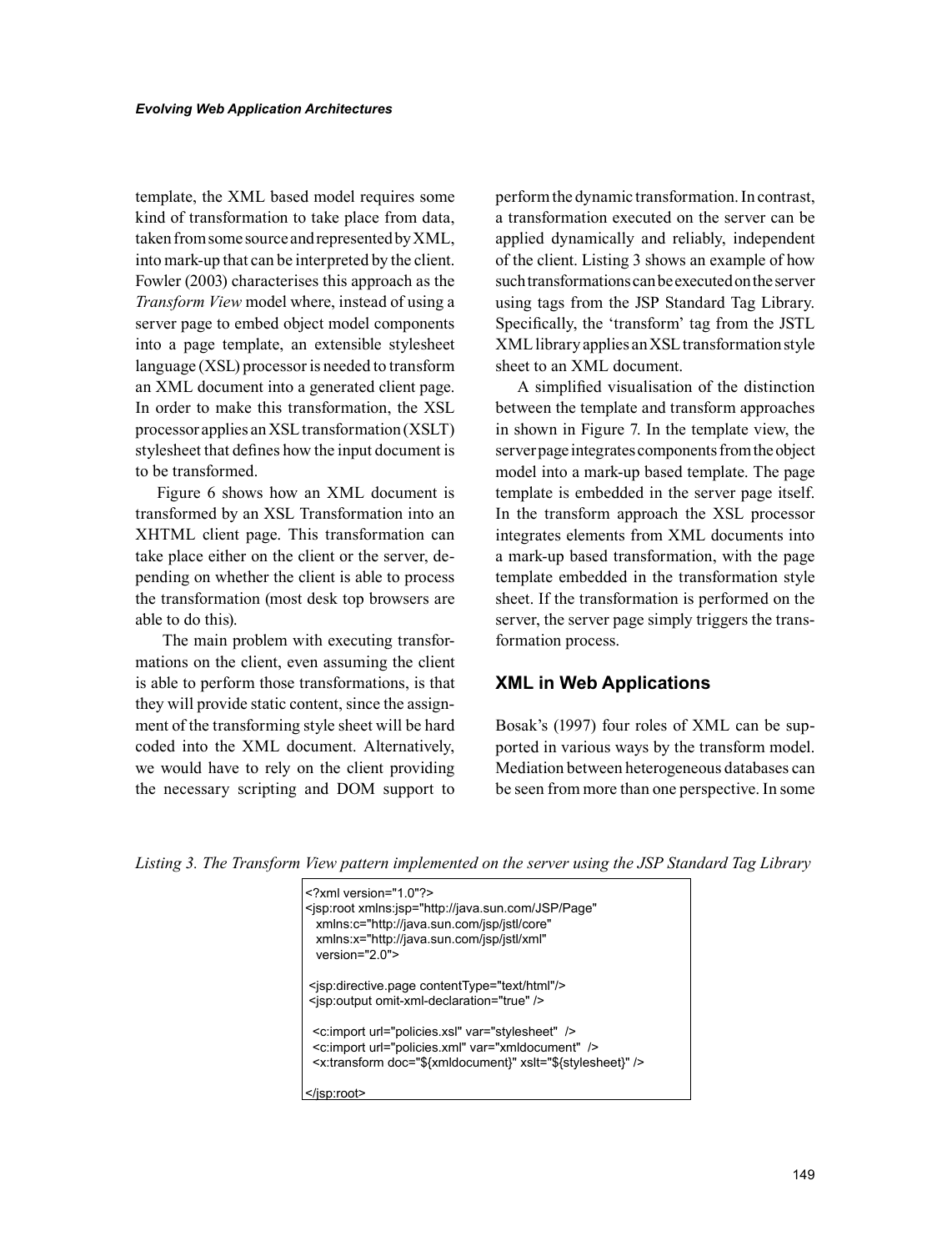

*Figure 7. The Template View and Transform View patterns compared*

cases, XML Web services can be used to integrate the various data sources of a single organisation or collaborating group of organisations. In this sense XML can be seen as the natural successor to more traditional forms of electronic data interchange (EDI). In other cases, such as those included in the patterns of the Web 2.0, there is the concept of specialised databases being the core item of value in a system, with the opportunity to reuse these databases in new combinations of services. In this type of scenario the databases in question may be distributed over a wide range of providers, with no formal relationship or set of contracts between them. Here, the XML Web services are in the public domain. From any of these perspectives, raw XML data may be the way of communicating between systems, but transformations are necessary to apply queries or filters to the data and transform it to meet the specific requirements of a client system.

There are various ways that XML can be used to offload some of the processing from the server to the client, but again some aspect of transformation is essential. XML documents provide a presentation neutral way of representing the underlying content of an application, but the typical role of the Web client is to render that data in an appropriate way. Tools for this type of transformation, such as XSLT, are therefore an essential component of an XML-centric Web application architecture. This is what underlies the concept of the transform model, since XSLT is able to express how one XML document may be transformed into another document, which may be XML or may use a different syntax such as XHTML. The way that processing can be offloaded from the server to the client ranges in sophistication from the simple separation of XML data, XSL transformations and CSS (cascading style sheets, used to style the presentation of a document) to Ajax applications. In the former case,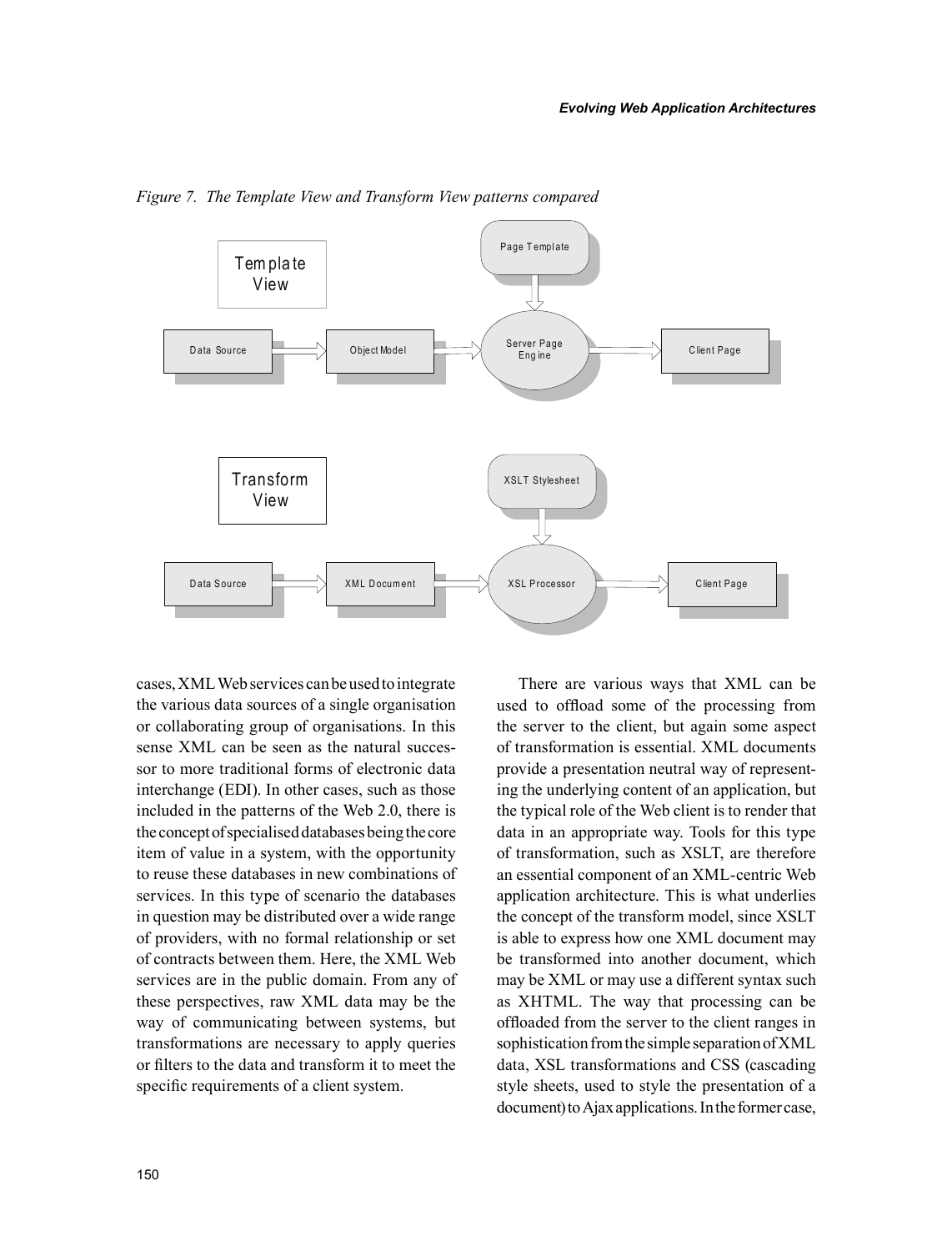we rely on the ability of the browser to download, cache, and process by transformation and styling, XML documents. Since the same transformations and style sheets can be used with multiple XML documents from similar data sources (i.e., related but different queries across the same data source) all that is required of the server is to send the XML documents to the client for processing. In the latter case, various Ajax tools can be used to develop rich client processes based on JavaScript and asynchronous XML messaging. This is a more complex approach, since instead of relying on the browser's native ability to process XSLT, we are relying on a JavaScript application to support client side processing and parsing of XML documents. While it is possible to offload some presentational style sheet processing to small devices using this kind of markup, not all mobile clients are able to manipulate XML documents using XSL Transformations or by using client side scripting languages like JavaScript. However, many small devices can support the use of Java Micro Edition to manipulate XML documents on the client, using small footprint parsers such as kXML. Therefore an Ajax-style approach is possible even in the absence of JavaScript.

Where it is not possible to offload the processing necessary for XML transformations onto the client, the server can take responsibility for enabling the Web client to present different views of the same data to different users. One of the useful ways that we can apply XSL transformations of XML data in a Web application is to provide different transformations for different types of client device. For example, the same content, represented in XML, could be transformed into XHTML for desktop browsers, wireless markup language (WML) for 'legacy' mobile phones, XHTML-MP for more recent mobile phone browsers, and so on. The same techniques can be use for personalisation or customisation of the content itself, targeting the user as well as the device

Finally, agents can utilise XML because it provides metadata about Web-based content. This aspect of XML is what supports the concept of the semantic Web, enabling a greater degree of reflection about Web-based information sources on the part of Web applications. Although discussion of the Semantic Web is beyond the scope of this chapter, XML and XML Schema are important foundation technologies that support the higher level aspects of the Semantic Web technology stack such as the resource description framework (Hendler, 2001).

# **The Limitations of the Transform Model**

Whilst transformations, used directly, can have certain advantages such as the ability to leverage the common abilities of browsers to perform XSL transformations on the client, on their own they have a number of drawbacks. First, the syntax of the XSL transformation is complex, and can be difficult to maintain, particularly where the "apply-templates" approach is used to transform the XML documents using pattern matching. Second, using a transformation directly cannot easily be integrated with other server side processes, even if the transformations are actually executed on the server rather than the client. The advantage of the XSLT approach is that a relatively small set of transformations can be used to manage a large number of XML documents in a Web application. However they are not particularly flexible. In contrast, using a tag-based template approach gives us a highly flexible way of integrating both mark-up and programmatic logic. Passani & Transatti (2002) argue that XSL Transformations are a very poor approach to providing adaptive mark-up for different devices, because they mean writing separate transforms for each type of client. In contrast, template based tools such as the wireless abstraction library (WALL) enable us to encapsulate different page generation behind processing tags (Passani & Transatti, 2002). It is possible, however to use parts of XSL combined with tags to gain the benefits of both approaches.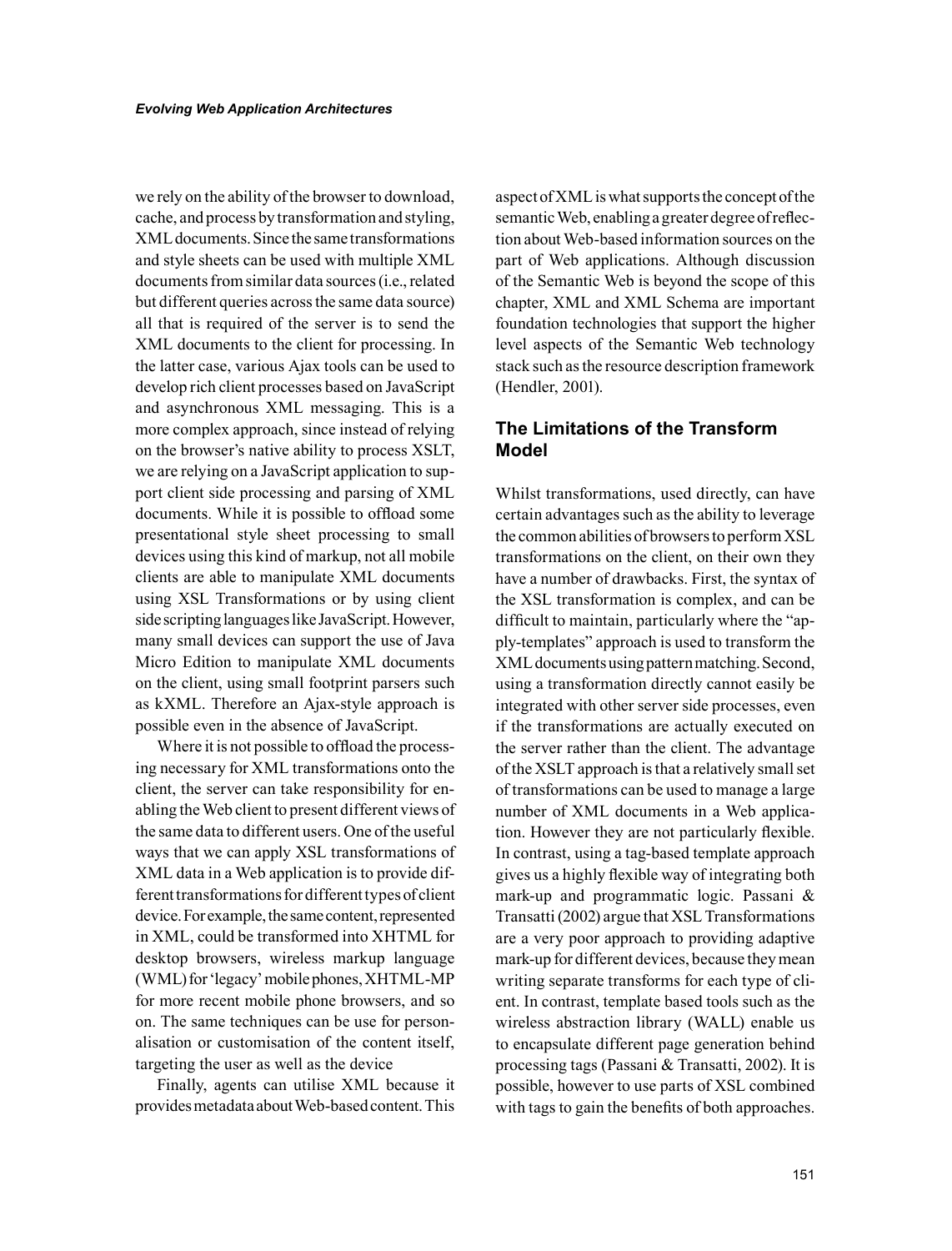

*Figure 8. Combining transform and template views*

*Listing 4. Combining the Template View and Transform View approaches in a JSP*

| $\leq$ ?xml version="1.0"?><br><jsp:root <br="" xmlns:jsp="http://java.sun.com/JSP/Page">xmlns:c="http://java.sun.com/jsp/jstl/core"<br/>xmlns:x="http://java.sun.com/jsp/jstl/xml"<br/><math>version="2.1"&gt;</math><br/><isp:directive.page contenttype="text/html"></isp:directive.page><br/><jsp:output <br="" omit-xml-declaration="false">doctype-root-element="html"<br/>doctype-public="-//W3C//DTD XHTML 1.1//EN"<br/>doctype-system="http://www.w3.org/TR/xhtml11/DTD/xhtml11.dtd" /&gt;</jsp:output></jsp:root> |
|-----------------------------------------------------------------------------------------------------------------------------------------------------------------------------------------------------------------------------------------------------------------------------------------------------------------------------------------------------------------------------------------------------------------------------------------------------------------------------------------------------------------------------|
| <html xml:lang="en" xmlns="http://www.w3.org/1999/xhtml"><br/><head><br/><link <br="" href="webhomecover.css" rel="stylesheet"/>type="text/css" /&gt;<br/><title>WebHomeCover Insurance Policies</title><br/><math>&lt;</math>/head&gt;<br/><body><br/><div></div></body></head></html>                                                                                                                                                                                                                                     |
| - main page presentational content here,<br including XPath expressions, e.g.<br>$\rightarrow$<br><c:import url="./policies.xml" var="xmldocument"></c:import><br><x:parse doc="\${xmldocument}" var="xml"></x:parse><br><x:out select="\$xml/policies/policy/policy-holder"></x:out>                                                                                                                                                                                                                                       |
| $\langle$ div><br>$<$ /body><br>$<$ /html><br>                                                                                                                                                                                                                                                                                                                                                                                                                                                                              |

Rather than transforming documents in a single process, we can combine partial transformations with template based mark-up. This can help us to gain the benefits of XML in Web applications without losing the programmatic flexibility of the template model. However the key is to combine both transformations and templates into a single server page to ensure adequate performance. It is technically possible to generate a server page, marked up using device adaptive tags, from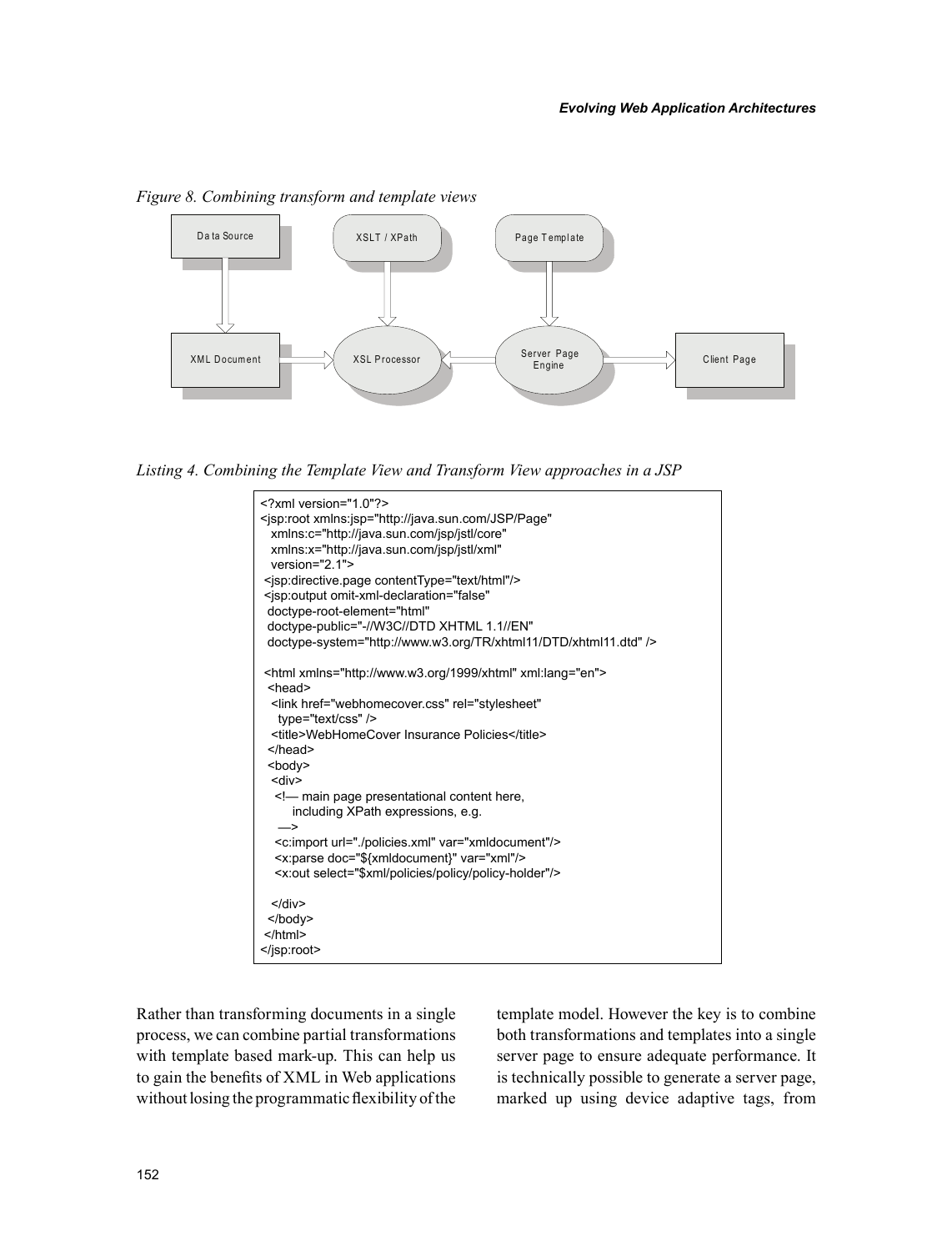a transformation, and then run that generated page through the server page engine. However this two stage process can be very inefficient. The alterative approach is to integrate partial transforms, for example using XPath filters on the XML data, within the same server page as the adaptive mark-up. This means a single pass through the server page (Figure 8).

The code extract in Listing 4 shows the basic principles of this approach. The template view provides the main structure of the page and generates the XHTML tags that build the presentation. Within this page, however, XPath expressions are applied to an XML document to insert dynamic content. One of the main contrasts between the transform and mixed template and transform approaches is that the responsibility for the XHTML mark-up is in the XSLT document in the transform approach, but in the server page in the combined template/transform approach.

# **WEB 2.0 GENERATION APPLICATION ARCHITECTURE**

In the previous sections we introduced some of the architectural features of Web applications that may use either template or transform approaches, or a combination of both. In this section we describe a Web 2.0 generation architecture for adaptive Web applications that leverages XML as a data representation format within an adaptive architecture, integrates service oriented aspects, and combines both template and transform elements. Perhaps the most important feature of this architecture is the introduction of an XML data layer that integrates

*Figure 9. A Web application architecture integrating XML* 

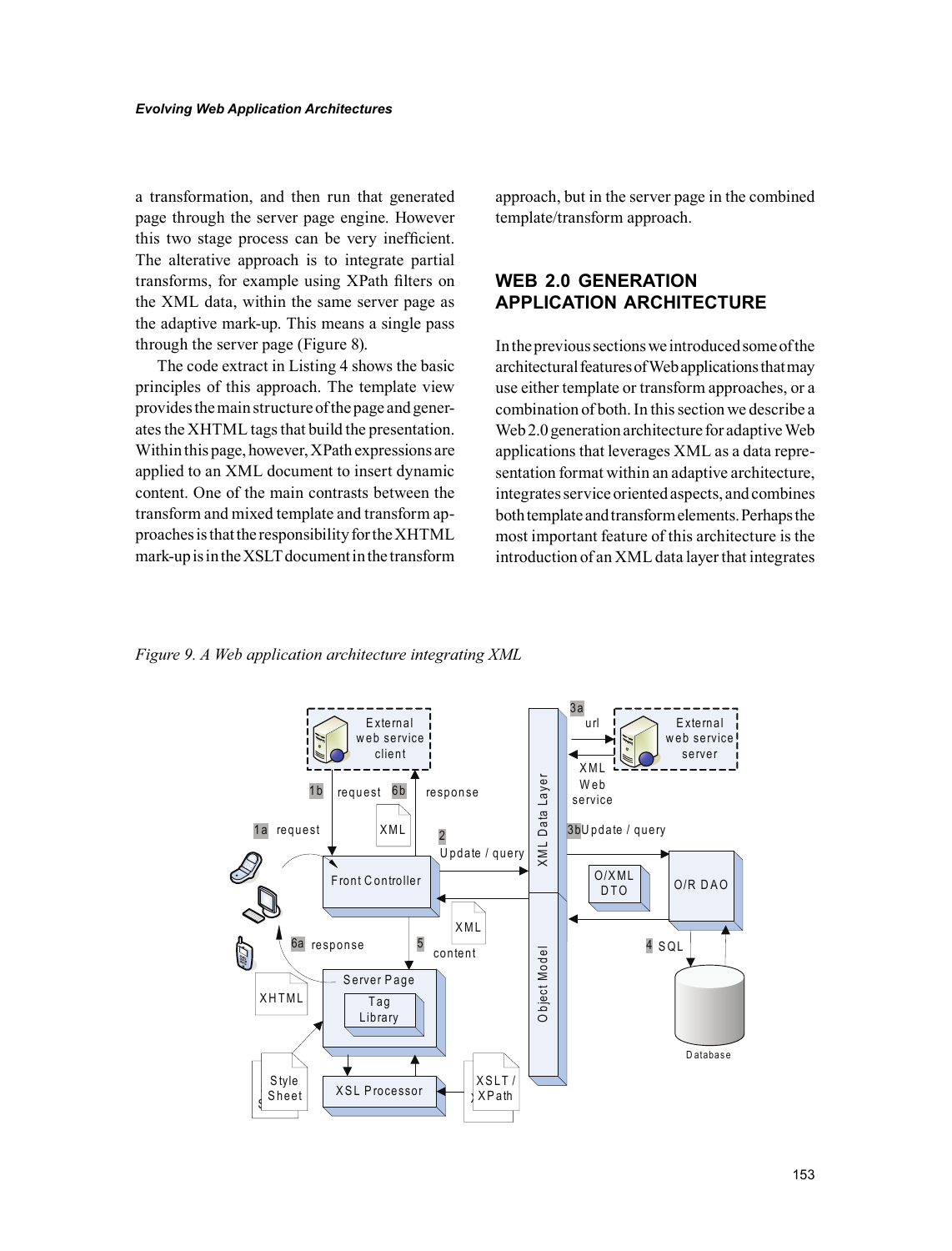disparate data sinks and sources into a cohesive XML management process at the same level as the object model. This enables a system to manage requests and responses in a consistent way, regardless of whether the client request is for a Web service or presentation mark-up, and whether our data sources are local databases or remote Web services. An outline of the architecture and its core processes is shown in Figure 9.

In this architecture, client requests to a front controller component may come either from presentation oriented devices (1a) or external Web service clients (1b). The request is delegated to a joint XML data and object model layer (2). Depending on the requirements of the request, queries delegated via the XML data layer may either retrieve XML content from one or more external services running on other Web servers (3a), generate XML content from a local database via suitable queries (3b) or perhaps combine multiple data sources. Where content is based on external Web services, content will already be in XML format. Where content is held locally in a database that is not natively XML, some kind of transformation will be required between relational and XML data. Rather than implementing such a direct transformation, which would provide only XML to the controller layer, it is probably wise to maintain the data transfer object (DTO) pattern, but add XML generation capabilities to the DTOs. This approach means that the DTOs can be used both as objects in their own right within the object model of the underlying entities in the system and as sources of XML documents. A layer of object/relational data access objects (DAOs) is required to perform the translation from relational data to object model and create the XML generating DTOs (4). Multiple XML documents may be generated from a model that is created from a single database query, since multiple object level queries can be used against any graph of DTOs. The XML content returned from the XML data layer (5) is transformed via an XSL process utilizing XPath queries to build parts of a document. These XML path queries should be performed via a server page using tag libraries that integrate both XML data retrieval and adaptive markup to ensure encapsulation and reuse. Once the content is transformed it can be transferred to the device in the generated mark-up format for processing by the client. This may be a device oriented mark-up (6a) or a Web service (6b). Of course many mobile devices can both process mark-up and act as end points for Web services. It should be noted that services may take different forms. For example, a server side component may provide XML messaging service for Ajax clients by using the mechanism described above, whereby program components generate XML documents and stream these to JavaScript components on the client. However Web services may take a more heavyweight form, using standards such as Web services description language (WSDL), simple object access protocol (SOAP) and universal description, discovery and integration (UDDI). In this case, generation of XML from programming components will typically be done via tool support to generate the necessary XML documents, stubs and skeletons to enable client/server interoperability. The current generation of Java Web service tools are based on the Java API for XML Web services (JAX-WS).

This type of XML centric architecture has a number of benefits. First, we can gain reuse of both external Web services and local components. Second, we can provide adaptivity that integrates both client device mark-up and Web service endpoints. From a business perspective it provides maximum leverage of external services and APIs while gaining maximum potential distribution across all possible client types. Encapsulation of data access and transformation should provide benefits in terms of maintainability and cost. For example, separating out concerns between XML, object models and the database, rather than directly generating XML from the database, can assist in the reuse of legacy data sources and provide added security through additional layer-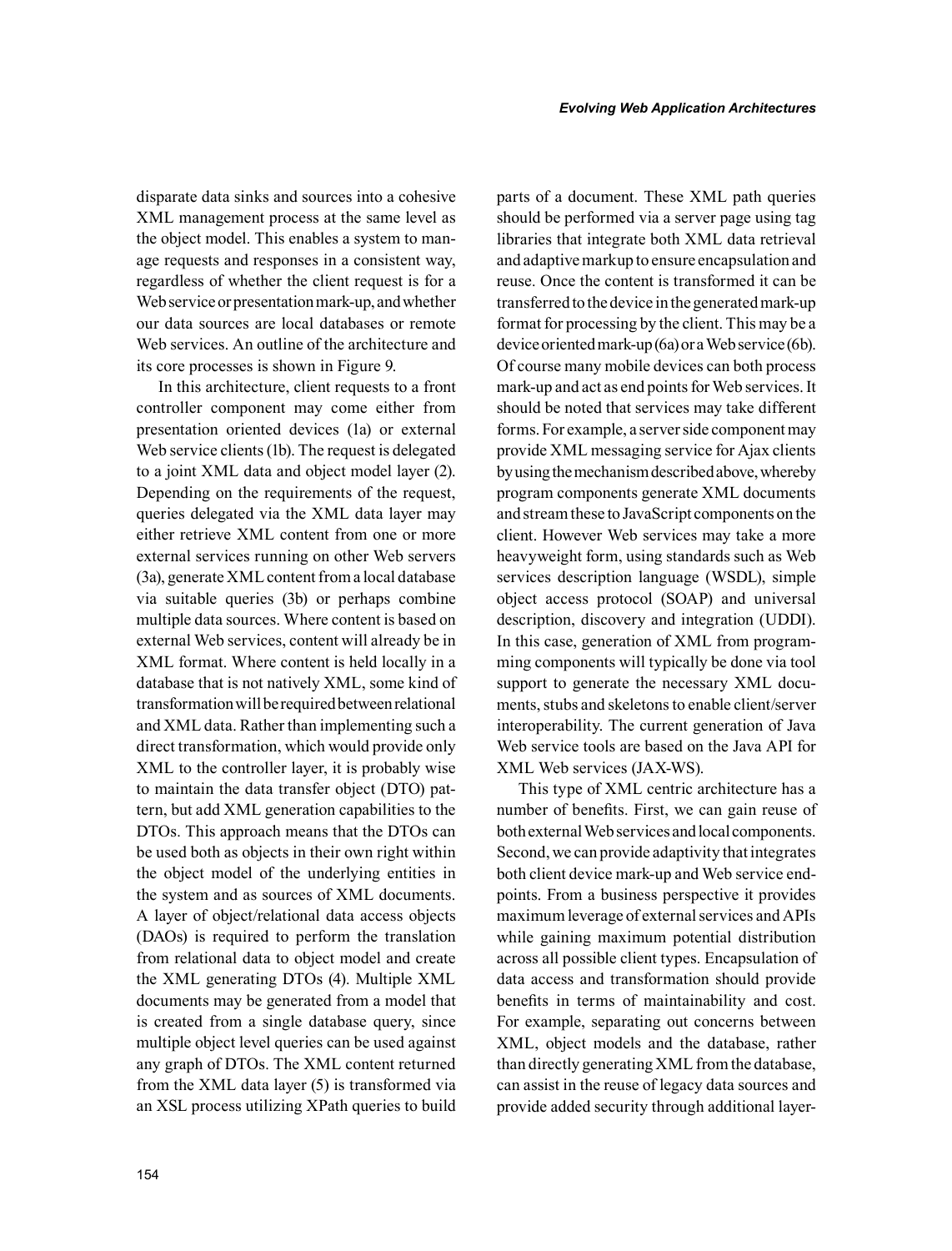ing. In terms of the Web fragmentation cycle, the architecture is based on common XML, Java and SQL standards while integrating some aspects of innovative Web 2.0 service based and cross-device architectures.

# **Integrating Java and XML**

So far we have introduced a number of features of Web application architecture relating to either XML or Java, but indicated that a Web application architecture need to be able to support data objects that can convert to and from Java and XML. In this section we discuss some aspects of how Java and XML can be integrated, including some standard tools. In a Java based architecture, the  $O/XML$  DTOs should be based on the relevant parts of the JavaBean specification that enable them to be used via tag libraries in JSPs, and be manipulated by the JSP Expression Language. These beans provide both an object model to organise the requested set of data and a way of generating XML documents from one or more beans. This is particularly useful where a client page will include data from multiple tables that have some kind of associative relationship, realised in the application as a related graph of objects. Generating XML from JavaBeans can be done using frameworks or custom code. Geary (2001), for example, provides some guidance on how to implement JavaBeans that can generate XML. In cases where the XML content encapsulates nested elements from multiple domain components, the beans will form a composite pattern (Gamma et al., 1995) with the composite objects organising sub elements and the leaf objects generating element content. Listing 5 shows a simple implementation of this pattern, where the class that implements the 'getXmlElement' method (representing an insurance policy) is associated with a collection

*Listing 5. Generating XML content from composite JavaBeans* 

| public String getXmlElement(boolean graph)                                   |
|------------------------------------------------------------------------------|
| ₹                                                                            |
| StringBuffer element = new StringBuffer();                                   |
| element.append                                                               |
| (" <policy "\"="" +="" getpolicynumber()="" policy-number='\""'>");</policy> |
| element.append                                                               |
| (" <start-date>" + getFormattedDate() + "</start-date> ");                   |
| element.append                                                               |
| (" <annual-premium>" + getAnnualPremium() +<br/>"</annual-premium> ");       |
| element.append                                                               |
| (" <number-of-claims>" + claims.size() +</number-of-claims>                  |
| "");                                                                         |
| element.append(" <paid-up>" + getPaidUp() + "</paid-up> ");                  |
| if(graph)                                                                    |
| ₹                                                                            |
| element.append(" <claims>");</claims>                                        |
| Iterator <claim> claimIter = claims.iterator();</claim>                      |
| while(claimIter.hasNext())                                                   |
| ſ<br>Claim claim = claimiter.next();                                         |
| element.append(claim.getXmlElement());                                       |
| ł                                                                            |
| element.append("");                                                          |
|                                                                              |
| element.append("");                                                          |
| return element toString();                                                   |
| ł                                                                            |
|                                                                              |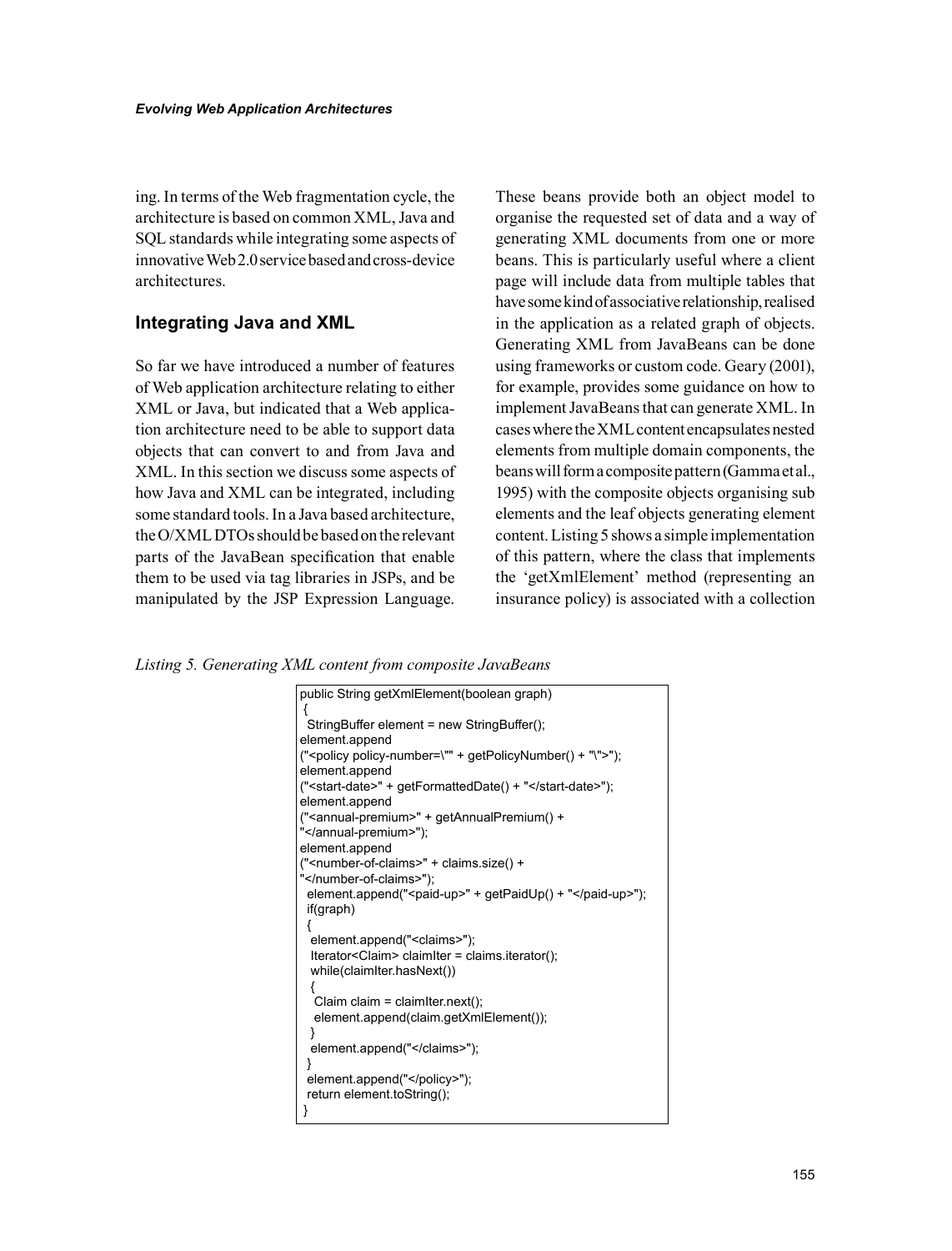of 'Claim' objects that generate their own XML content via a call to a polymorphic 'getXmlElement' method. Each of these methods generates a fragment of a larger XML document.

 The link between the JavaBeans and the database will depend on the nature of the database and the transactional requirements of the persistence layer. In some cases a simple manual mapping using JDBC may be adequate, but it is likely that frameworks implementing standards such as the Java Persistence API will be required for industrial strength persistence. How the JavaBeans interact with the XML layer will also depend on the requirements of the application. As we have described, manual solutions are possible, but it may be more appropriate to use tools such as the open source XMLBeans (Apache Software Foundation, 2006) or Java XML binding (JAXB) which is integrated into the standard Java platform from version 6 onwards. The choice here will often depend on whether the application is mainly driven by an object model or by XML documents, since frameworks like XMLBeans and JAXB depend on the data model being derived from XML Schemas, and Java objects being generated subservient to that XML data model. Another important consideration is the generation of Java objects from XML documents.

This can be done manually using the Java API for XML processing (JAXP) but is perhaps better performed by tools like JAXB, particularly since more recent versions of JAXB, unlike the original implementation, can convert both from XML to Java and from Java to XML. The partial code example in Listing 6 shows how JAXB can be used to generate XML documents from Java objects via a 'Marshaller,' in this case a collection of 'Policies' objects. The collection of Policies is derived from an ObjectFactory class generated by the JAXB framework.

Once XML documents are generated from the JavaBeans layer, XML processing should be performed via JSPs using tags from libraries such as the JSP standard tag library (JSTL), which includes a dedicated sub-library for XML processing. However there are a number of other XML processing tag libraries available in Java that may be used instead. Listing 7 shows the JSTL being used for a simple XSL transformation—similar to listing 3—but this time, not using a static XML document. A JavaBean is used to generate an XML document which is transformed by a style sheet using JSTL tags. In this code example we assume that the getXmlDocument method is responsible for marshalling the various components of a complete XML document, in contrast to the

*Listing 6. Transforming objects into XML documents using JAXB* 

|                                  | ObjectFactory policiesFactory = new ObjectFactory();       |                                                                       |  |
|----------------------------------|------------------------------------------------------------|-----------------------------------------------------------------------|--|
|                                  | Policies policies = policiesFactory.createPolicies();      |                                                                       |  |
|                                  | JAXBContext ctx = JAXBContext.newInstance(Policies.class); |                                                                       |  |
|                                  |                                                            |                                                                       |  |
|                                  | Marshaller m = ctx.createMarshaller();                     |                                                                       |  |
|                                  |                                                            | m.setProperty(Marshaller.JAXB FORMATTED OUTPUT, Boolean.TRUE);        |  |
| m.marshal(policies, System.out); |                                                            |                                                                       |  |
| try                              |                                                            |                                                                       |  |
|                                  |                                                            |                                                                       |  |
|                                  |                                                            | OutputStream os = new FileOutputStream (new File("newpolicies.xml")); |  |
| m.marshal(policies, os);         |                                                            |                                                                       |  |
|                                  |                                                            |                                                                       |  |
| catch(Exception e)               |                                                            |                                                                       |  |
|                                  |                                                            |                                                                       |  |
| e.printStackTrace();             |                                                            |                                                                       |  |
|                                  |                                                            |                                                                       |  |
|                                  |                                                            |                                                                       |  |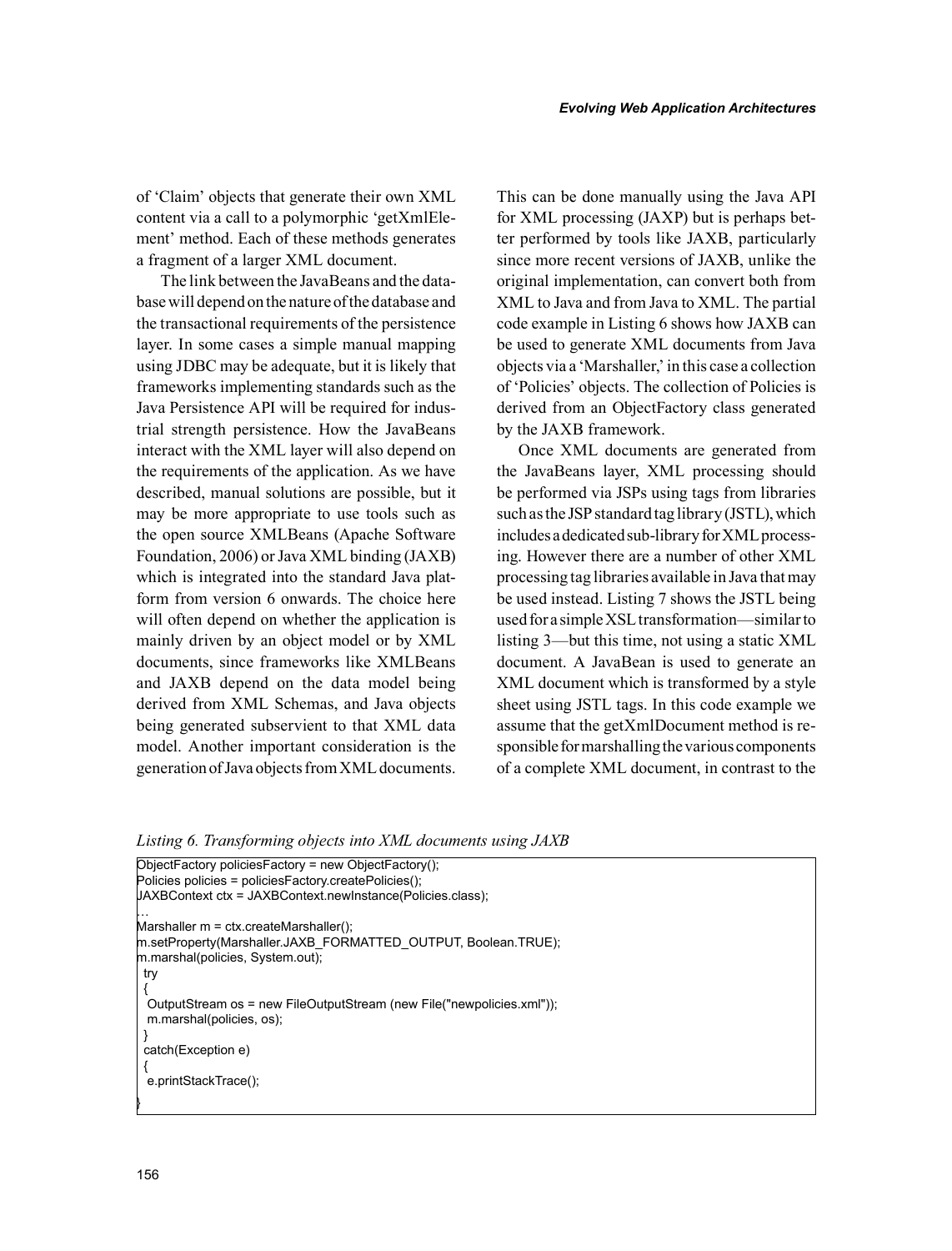#### **Evolving Web Application Architectures**

*Listing 7. Using the JSTL tags for processing of JavaBeans that generate XML* 

| $\leq$ ?xml version="1.0"?><br><isp:root <br="" xmlns:jsp="http://java.sun.com/JSP/Page">xmlns:c="http://java.sun.com/jsp/jstl/core"<br/>xmlns:x="http://java.sun.com/jsp/jstl/xml"<br/><math>version="2.0"&gt;</math></isp:root> |
|-----------------------------------------------------------------------------------------------------------------------------------------------------------------------------------------------------------------------------------|
| <isp:directive.page contenttype="text/html"></isp:directive.page><br><isp:output omit-xml-declaration="true"></isp:output>                                                                                                        |
| <c:import url="claims.xsl" var="stylesheet"></c:import><br><x:transform doc="\${claim.xmlDocument}" xslt="\${stylesheet}"></x:transform>                                                                                          |
| $<$ /jsp:root>                                                                                                                                                                                                                    |

getXmlElement method we saw in Listing 5, which generated a fragment of a larger document. Using the JSP Expression Language, 'claim.xmlDocument' refers to the getXmlDocument method of a JavaBean stored in the scope of the Web page under the lookup name 'claim.'

#### **Adapting to Client Devices**

If an architecture is to be flexible enough to manage multiple types of client browsers, the server side page generation has to be able to adapt to different types of client device, which can be identified by the 'User-Agent' field in the HTTP request header. If an XML transform layer is in place, the underlying content can easily be adapted, but how it is actually adapted is another question. Fortunately, there are a number of Java-based technologies that can assist us in adapting server-side content to the client device without manually interrogating the user-agent field. One example is the wireless abstraction library (WALL), a JSP tag library that builds on the wireless universal resource file (WURFL) (Passani & Trasatti, 2002). WURFL is an XML database that is able to map user agent information to the capabilities of the originating device, while WALL generates device specific mark-up. JSP pages based on the template view model, using WALL syntax, can be integrated with XML elements using the transform view model by applying tags (such as those from the JSTL) that enable XPath queries to be applied to an XML document and the results included in a server page. During the page processing, the WALL tags will be turned into the appropriate mark-up for the client device while the XPath elements will provide the content from the source XML document. Listing 8 shows part of a server page that incorporates WALL tags to generate adaptive mark-up, along with XPath queries using the JSTL. The key difference between the XML processing in Listing 7 and that in Listing 8 is that the former uses the transform view pattern, whereas the latter uses the combined template and transform view pattern outlined in Figure 8.

By using the WALL device aware library we are able to provide a single server page for many different types of device. However we might in addition choose to provide our own customised transform for particular types of device. For example, a transform could be used that would take advantage of the rich client technologies available on the desktop. Many Web 2.0 applications leverage Ajax and Flash, though there are many other possibilities. At the least, we might apply a cascading style sheet (CSS) to manage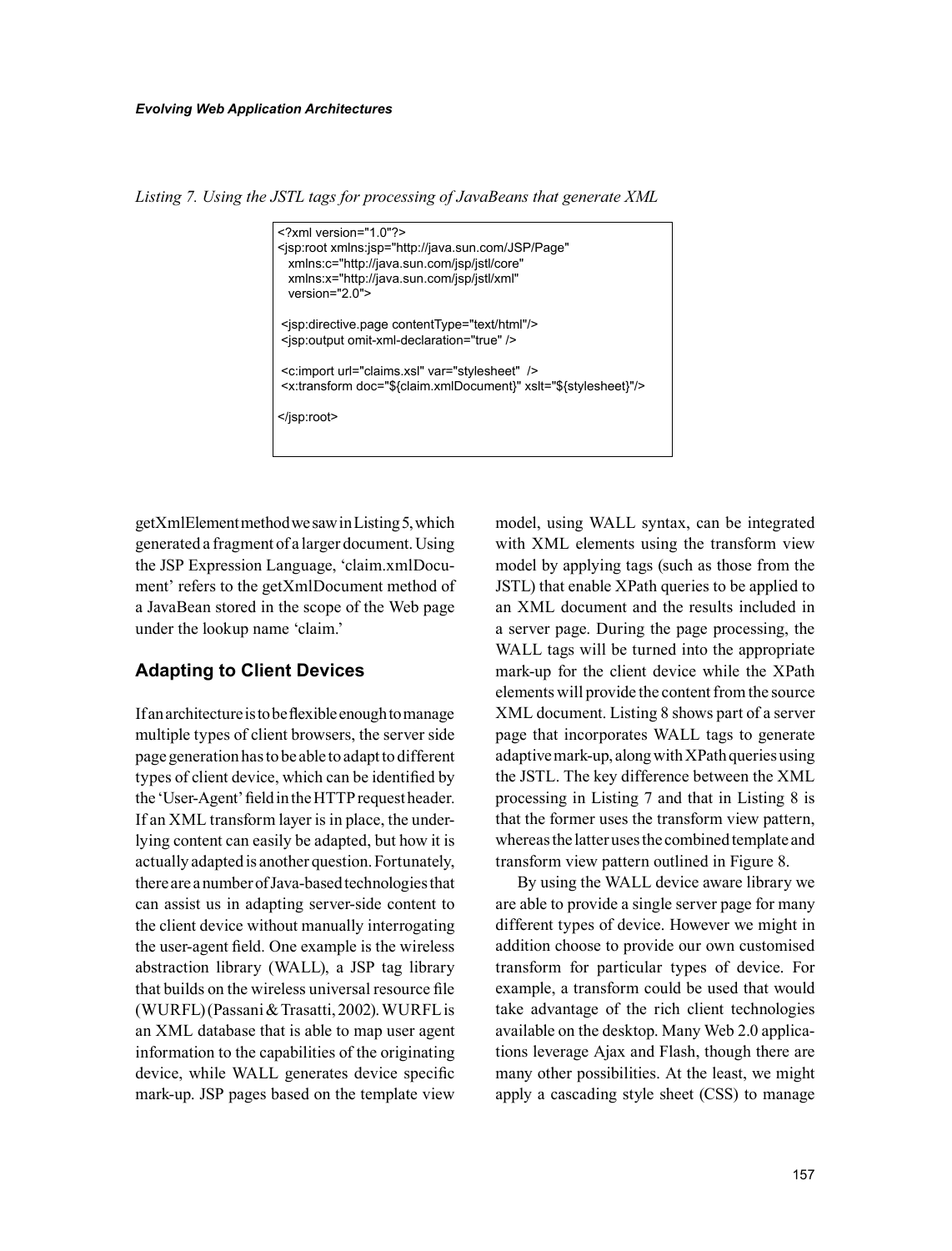Listing 8. Combining the WALL library with the JSTL to generate adaptive mark-up

| <%@ taglib uri="http://java.sun.com/jstl/xml" prefix="x" %><br><%@ taqlib uri="/WEB-INF/tld/wall.tld" prefix="wall" %> <wall:document><br/><wall:xmlpidtd></wall:xmlpidtd><br/><wall:head></wall:head></wall:document> |
|------------------------------------------------------------------------------------------------------------------------------------------------------------------------------------------------------------------------|
| <wall:title enforce="" title="true">Claim Display</wall:title>                                                                                                                                                         |
|                                                                                                                                                                                                                        |
| <wall:body></wall:body>                                                                                                                                                                                                |
| <wall:block></wall:block>                                                                                                                                                                                              |
| $\le$ wall: br />                                                                                                                                                                                                      |
| <isp:usebean class="webapp.classes.ClaimsBean" id="claims"></isp:usebean>                                                                                                                                              |
| <x:parse doc="\${claims.xmlDocument}" var="xml"></x:parse>                                                                                                                                                             |
| <x:foreach select="\$xml/claims/claim"></x:foreach>                                                                                                                                                                    |
| Claim Description: <x:out select="description"></x:out>                                                                                                                                                                |
| <wall:br></wall:br>                                                                                                                                                                                                    |
| Claim amount: \$ <x:out select="amount"></x:out>                                                                                                                                                                       |
| $\le$ wall:br/>                                                                                                                                                                                                        |
|                                                                                                                                                                                                                        |
|                                                                                                                                                                                                                        |
|                                                                                                                                                                                                                        |
|                                                                                                                                                                                                                        |

the presentation in the browser. Where the client is a service end point, and the system provides content as a Web service, direct XSLT transforms can be used, since they would not be generating presentation mark-up but XML documents suitable for Web service use.

## **CONCLUSION**

In this chapter we have described how Web applications have evolved from static content, through dynamic content based on a server page template model, to contemporary architectures that rely heavily on the transformation of XML documents and increasingly complex client side applications. We have discussed this evolution within a model that shows how Web technologies tend to fragment as a result of innovation, and then find broader reach as a result of standardisation. To develop Web applications in this context we need to be aware both of new technological developments and also how generic standards support is evolving. For example we may wish to develop

Ajax applications but also deliver cross platform applications to both desktop and mobile clients. To be innovative while broadening reach as much as possible it is necessary both to work within well supported standards (e.g., parts of the DOM) but also to leverage tools that provide flexibility across platforms, whether it be increasing support for certain technologies on multiple platforms (e.g., JavaScript support in mobile browsers) or tools that adapt themselves to different clients (e.g., tag libraries for adaptive mark-up.) To support the integration of different approaches and technologies, a highly flexible architecture that leverages patterns, layers and XML centric data management is necessary. In this chapter we have described a reference architecture that is based on Java, XML and server side tag libraries that supports the transformation of local or service based content into client-adaptive output formats, using a combination of the template view and transform view design patterns. This architecture takes into account both current thinking on the technologies of Web-based applications and the encapsulation and reuse of standard libraries.